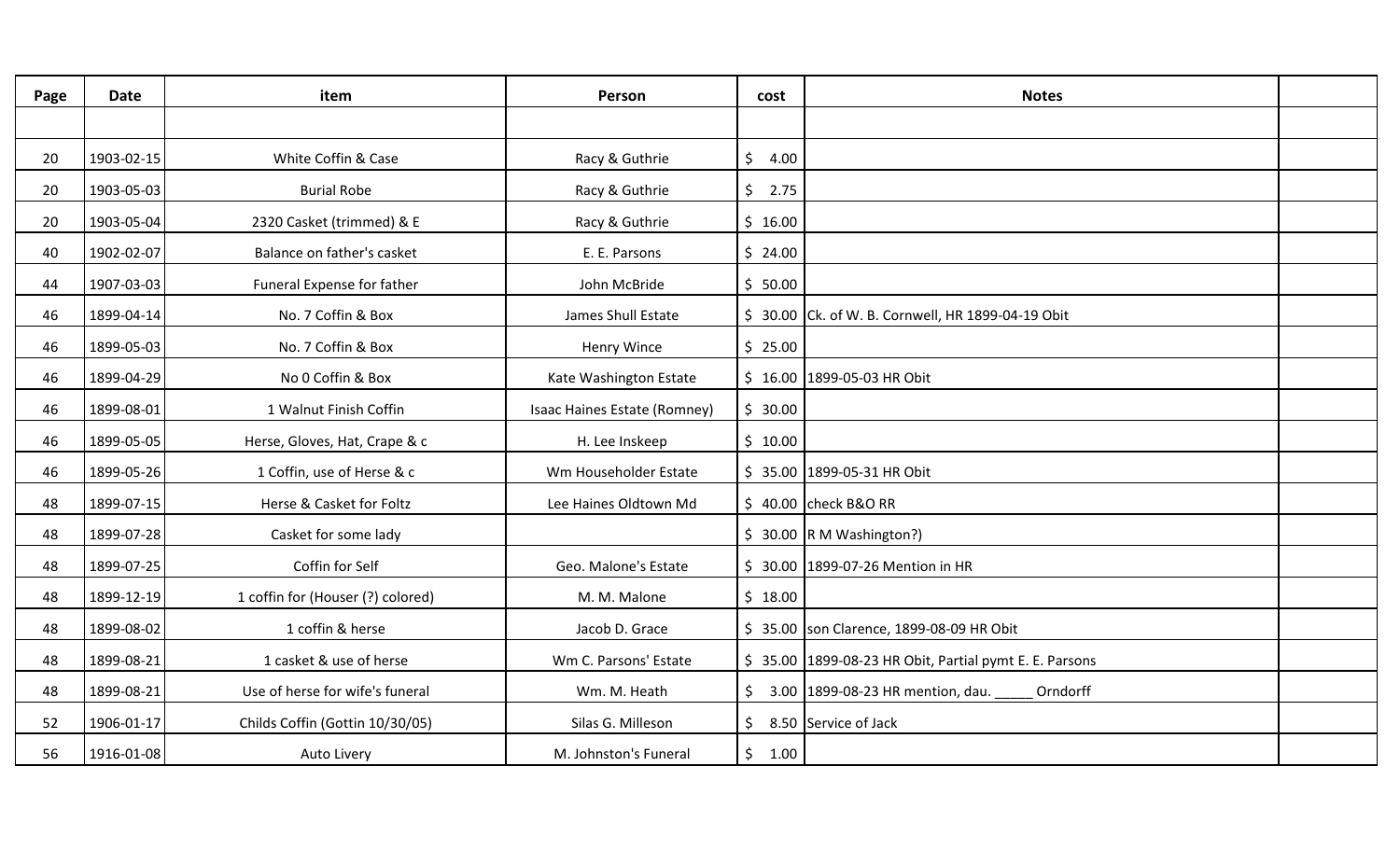| 85 | 1899-12-30 | Casket & use of hearse             | <b>Miss Susie Parsons</b>  |         | \$40.00 Acct - Charley Wagoner, Sulphur Springs, HR Obit 1900-01-03                              | d. 12-29-1899 |
|----|------------|------------------------------------|----------------------------|---------|--------------------------------------------------------------------------------------------------|---------------|
| 85 | 1899-12-28 | Casket & use of hearse             | Mr. Alph Marker            |         | \$ 35.00 Acct - Jacob Marker (Alaska)                                                            |               |
| 85 | 1900-02-21 | Casket & c for wife                | Geo. Short                 |         | \$ 40.00 Harriett A., buried Springfield Hill                                                    | d. 2/20/1900  |
| 85 | 1900-03-15 | Coffin & box for mother            | Jas. O. C. Kenney          |         | \$25.00 HR Obit 1900-03-21                                                                       |               |
| 85 | 1900-03-19 | Casket for Mrs. Rice               | John E. Broom              | \$25.00 |                                                                                                  |               |
| 85 | 1900-03-27 | Coffin, Box & hearse               | David Farfax               | \$20.00 |                                                                                                  |               |
|    |            | 1 bolt crape                       | David Farfax               | \$0.60  |                                                                                                  |               |
| 86 | 1900-04-02 | 1 Casket for Father                | Clarence H. Alkire         |         | \$ 30.00 Pd. Off in 5 installments till 1901-05-22                                               |               |
| 86 | 1900-04-12 | Casket-Hearse-Crape, Hat Bans      | Mrs. Seeders Burrian       |         | \$ 35.00 Acct - John D. Crabtree, HR Obit 1900-04-18 (?)                                         | d. 4/12/1900  |
| 86 | 1900-05-18 | Casket & use of hearse             | Mrs. L. D. Hinkle's Estate |         | \$40.00 Pd by J. W. Smith, HR Obit 1900-05-23                                                    | d. 5/18/1900  |
| 86 | 1900-05-17 | 1 walnut casket & use of hearse    | Foreman Taylor             |         | \$75.00 John J. Taylor, buried Charles Taylor Cem., Springfield, HR Obit 1900-05-23 d. 5/18/1900 |               |
| 86 | 1900-05-22 | 1 Cloth Covered Casket             | C. G. Brown                | \$50.00 |                                                                                                  |               |
| 86 | 1900-05-31 | 1 white coffin for Hoffman child   | Wm. Long                   | \$6.00  |                                                                                                  |               |
| 87 | 1900-06-09 | 1 PK Casket & Box for Long's child | John O. Wilson             | \$      | 8.50 linfant son, HR Obit 1900-06-13, buried Creasaptown, Md.                                    | d. 6/8/1900   |
| 87 | 1900-06-24 | 1 Coffin & Box for Wife            | <b>Charley Burkett</b>     | \$18.00 |                                                                                                  |               |
| 87 | 1900-07-11 | 1 Child's coffin & box             | <b>Harrison Iliff</b>      | \$6.50  |                                                                                                  |               |
| 87 | 1900-07-21 | 1 Child's coffin & box             | <b>Edward Kaylor</b>       | \$13.50 |                                                                                                  |               |
| 87 | 1900-07-28 | 1 coffin & box for son             | Joe Webster                | \$15.00 |                                                                                                  |               |
| 87 | 1900-08-06 | 1 coffin & box for daughter        | John Washington            | \$18.25 |                                                                                                  |               |
| 88 | 1900-08-10 | Coffin & box                       | Jacob Duckworth            |         | $\frac{1}{2}$ 30.00 acct - Robert S. Adams                                                       |               |
| 88 | 1900-09-03 | 1 cloth casket & box also Hearse   | D. F. Sparks               |         | \$40.00 Mollie Sparks (nee Parker), HR Obit 1900-09-05                                           | d. 9/2/1900   |
| 88 | 1900-09-28 | Use of Hearse                      | Geo. B. Johnson's Estate   |         | \$ 12.00 ck. of A. L. E. HR Obit 1900-10-10, buried Wesley Chapel                                | d. 9/28/1900  |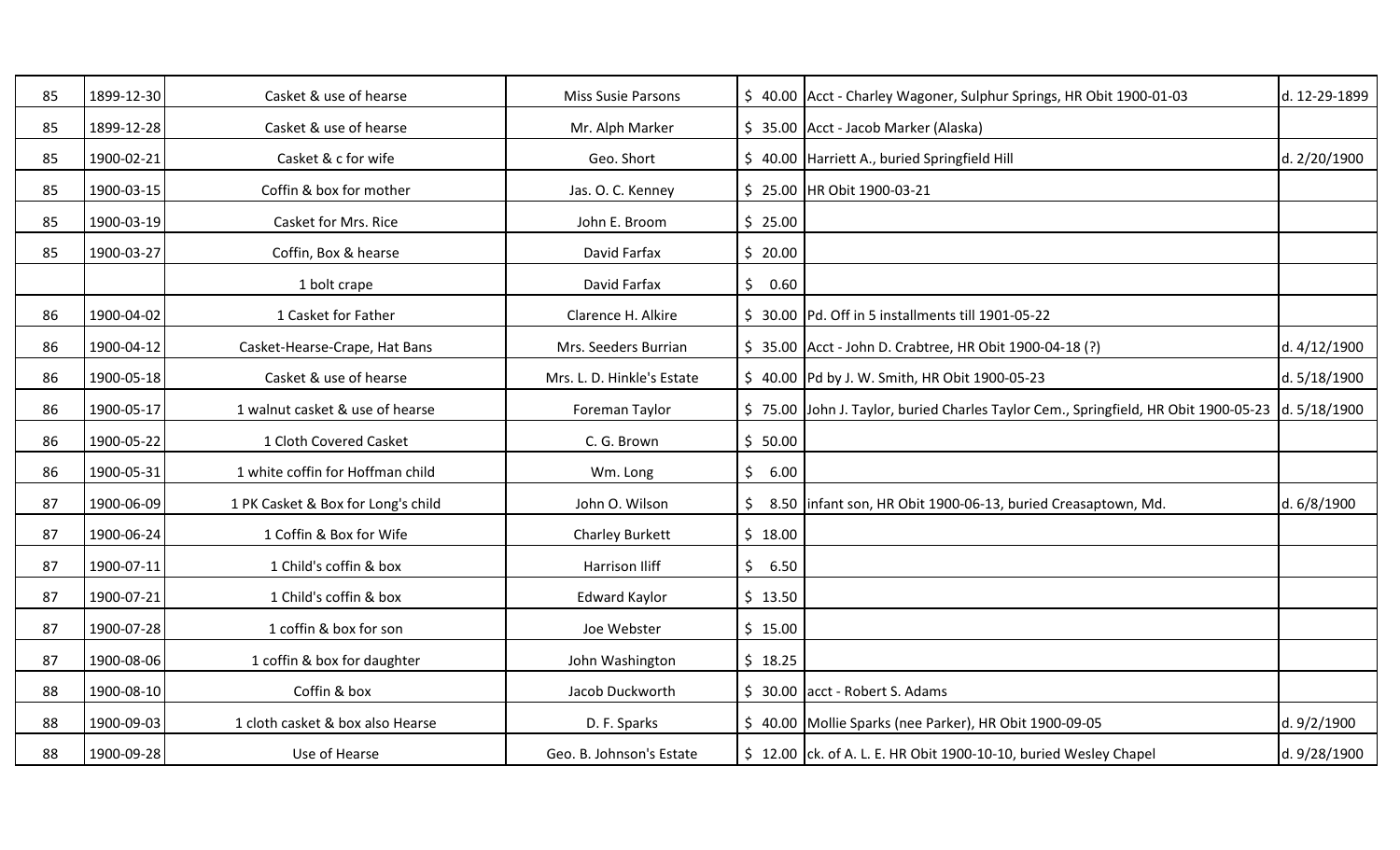| 88 | 1900-10-13 | 1 Crape Casket & Hearse           | Mrs. Mary Donaldson      |            | \$ 85.00 Mollie Donaldson, HR Obit 1900-10-17, buried Springfield Hill               | d. 10/11/1900 |
|----|------------|-----------------------------------|--------------------------|------------|--------------------------------------------------------------------------------------|---------------|
| 88 | 1900-10-26 | 1 Square oak casket - Box & c     | Wm. F. Taylor            | \$100.00   |                                                                                      |               |
| 88 | 1900-11-01 | 1 casket & use of Hearse          | Hugh Simpson             | \$30.00    |                                                                                      |               |
| 89 | 1900-12-08 | 1 casket & use of Hearse          | Wm. J. Haines            |            | \$ 35.00 Address for Haines - Hillsboro, Ohio                                        |               |
| 89 | 1900-12-14 | 1 small white coffin & box        | Elihu Stewart            | \$6.00     |                                                                                      |               |
| 89 | 1901-01-03 | 1 Casket & c for Mother           | Wm A. Shannon            |            | \$35.00 Pd by CWS & WFT, HR Obit 1901-01-02                                          | d. 1/1/1901   |
| 89 | 1901-01-07 | 1 Casket & c for Miss Powell      | <b>B.</b> Haines         | \$35.00    |                                                                                      |               |
| 89 | 1901-01-17 | 1 Walnut Casket box & c           | David Poland             |            | \$ 60.00   \$5 for digging grave, Mrs. Annie Poland (nee Haines), HR Obit 1901-01-23 | d. 1/16/1901  |
| 89 | 1901-02-10 | 1 - 2/3 white coffin & box        | Wm. Long                 | \$8.00     |                                                                                      |               |
| 89 | 1901-02-15 | 1 coffin & Use of Hearse for wife | Kirk Wagoner             | \$30.00    |                                                                                      |               |
| 89 | 1901-02-24 | 1 Crape Covered casket & c        | Frank Kidner             | \$35.00    |                                                                                      |               |
| 89 | 1901-03-04 | 1 casket box & c for wife         | S. T. McGlathery         |            | \$ 40.00 Susannah V. McGlathery buried Springfield Hill Cem. (HampHist.org)          | d. 3/2/1901   |
| 90 | 1901-03-15 | 1 casket box & c for father       | C. E. Duckworth          |            | \$ 35.00 HR Obit 1901-03-20 (partial)                                                |               |
| 90 | 1901-03-23 | 1 casket box & c for mother       | C. E. Duckworth          |            | \$ 35.00 HR Obit 1901-03-27                                                          | d. 3/21/1901  |
| 90 | 1901-05    | Coffin & box                      | Joe Webster              | \$15.00    |                                                                                      |               |
| 90 | 1901-06-03 | Casket - box & c for husband      | Mrs. S. A. Washington    |            | \$ 65.00 Edward Washington, HR Obit 1901-06-05                                       | d. 6/2/1901   |
| 90 | 1901-06-08 | 1 coffin & box for Lawson Jewell  | Charley Jewell           |            | \$15.00 Accidently shot by his brother, story HR 1901-06-12                          | d. 6/8/1901   |
| 90 | 1901-07-07 | 1 - 3/0 Childs Coffin & box       | <b>Tim Houser</b>        | \$<br>8.00 |                                                                                      |               |
| 90 | 1901-08    | 1 - 2/3 childs coffin & box       | Lou Lewis                | 5.00<br>\$ |                                                                                      |               |
| 90 | 1901-08-09 | 1 - 6/0 #2320 & box & hearse      | Howard Dowden            |            | \$ 35.00 John Dowden, drowned, HR Obit 1901-08-14                                    | d. 8/7/1901   |
| 91 | 1901-08-24 | 1-S4 Casket Box & Hearse          | John B. Shannon          |            | \$45.00 \$5 digging grave, Catherine (nee Chadwick) Shannon, HR Obit 1901-08-28      | d. 8/22/1901  |
| 91 | 1901-09-18 | 1-2320 Casket & box               | C. E. Burnside (Grafton) | \$40.00    |                                                                                      |               |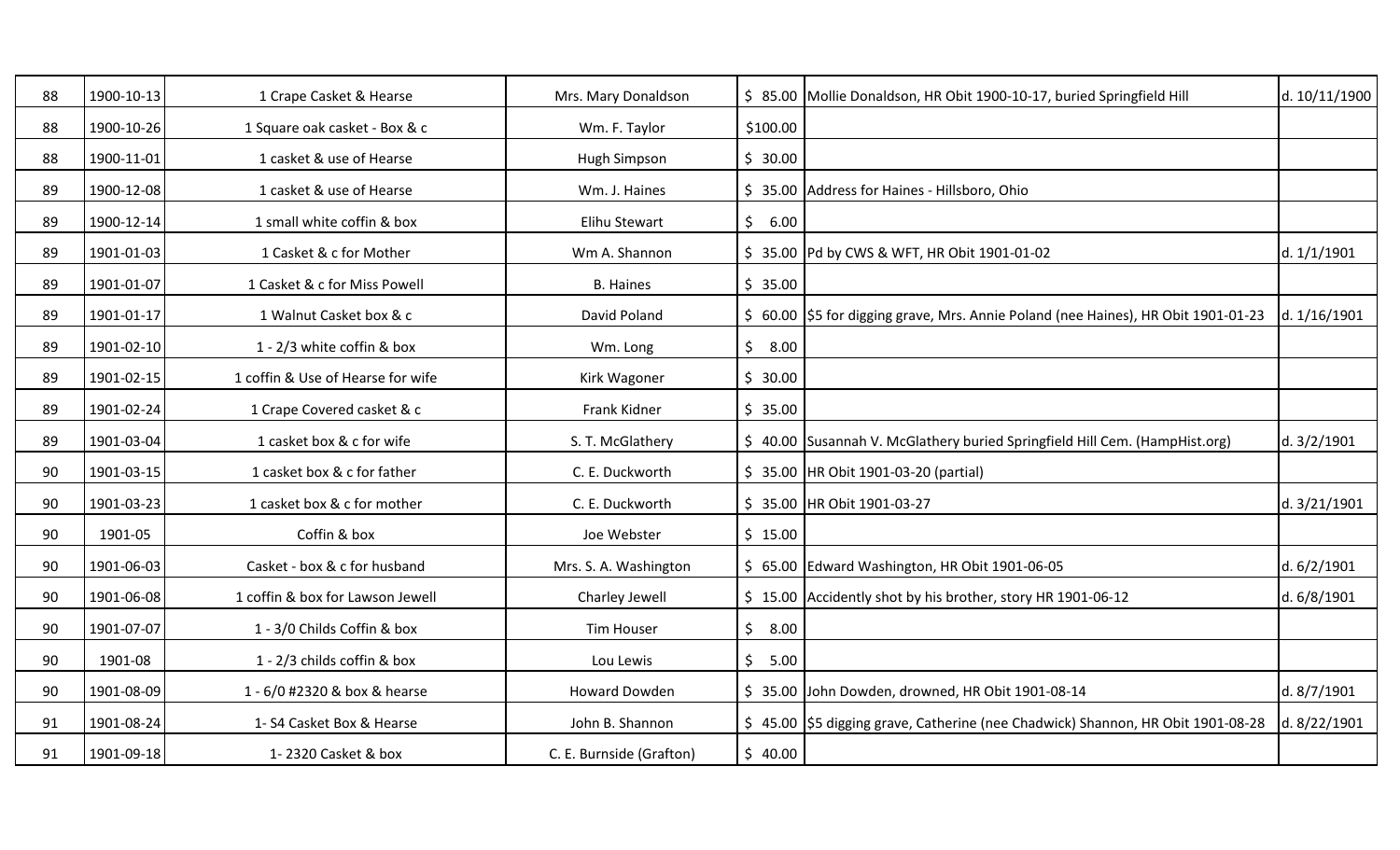| 91  | 1901-09-26 | 1 Cloth Casket & box for John Darr                | Baker & Cheshire                   | \$35.00                |                                                                                                   |               |
|-----|------------|---------------------------------------------------|------------------------------------|------------------------|---------------------------------------------------------------------------------------------------|---------------|
| 91  | 1901-09-28 | 1 - #0 Coffin & c for Mrs. McGuden                | Hite Washington                    |                        | \$ 20.00   \$3 for Tim & Jake digging grave, Miss Nannie McGruder, HR Obit 1901-10-01d. 9/27/1901 |               |
| 91  | 1901-10-14 | I coffin & box for "Col Man"                      | John C. Parsons                    | \$14.00                |                                                                                                   |               |
| 91  | 1901-11-05 | 1 Cloth Casket box also hearse                    | Mrs. Wm Teeters                    |                        | $$38.00$ ck. of J. T. Goldsborough                                                                |               |
| 94  | 1900-11-07 | 1 Oak Casket & c for Newt Taylor                  | <b>Romney Undertaking Business</b> |                        |                                                                                                   |               |
| 105 | 1913-01-01 | Coffin for Jim Brown Child                        | Hampshire County acct              | \$<br>7.00             |                                                                                                   |               |
| 112 | 1903-06-14 | 12/3 coffin for B. Garland                        |                                    | \$10.00                |                                                                                                   |               |
|     |            | Expressage on coffin to Davis Run                 |                                    | \$<br>0.45             |                                                                                                   |               |
| 117 | 1901-11-30 | Casket & spring wagon used for his mother         | Wm. Rolles                         | \$35.00                |                                                                                                   |               |
| 117 | 1901-11-30 | 1 - S4 Casket & Hearse used for Little Ed Wagoner | N. M. Wagoner                      |                        | \$40.00 ck N. B. Guthrie admin of Edgar L. Wagoner, HR Obit 1901-12-04, Buried Sprd. 11/28/1901   |               |
| 117 | 1901-12-22 | 1 Metallic Lined Casket                           | Geo S. Arnold                      | \$175.00               |                                                                                                   |               |
| 117 | 1901-12-24 | 1 - #0 Coffin                                     | Mrs. R. W. Seeder's Estate         |                        | \$ 27.50 ck of H. B. Gilkeson, Mrs. Seeders (nee Barthlomew) HR Obit 1902-01-01                   |               |
| 117 | 1901-12-31 | 1 broad cloth casket                              | Lee Inskeep                        |                        | \$75.00 Lee (son), HR Obit 1902-01-01, Mrs. Vereda Inskeep (nee Kane), buried Indidd. 1/28/1901   |               |
| 117 | 1902-01-20 | 1 Walnut Casket for husband                       | Mrs. Kate R. Baker                 |                        | \$75.00 Husband (Albert), HR Obit 1902-01-22, buried Springfield Hill                             | d. 1/18/1902  |
| 118 | 1902-02-03 | 1 Casket for husband                              | Mrs. F. V. Middleton               |                        | \$ 50.00 Husband (Robert) suicide, HR Obit 1902-02-05                                             | d. 2/1/1902   |
| 118 | 1902-02-13 | Burying Mr. Sparks & digging grave                | D. F. Sparks Estate                |                        | \$ 10.00 HR Obit 1902-02-12                                                                       | d. 2/8/1902   |
|     |            | digging grave                                     |                                    | $\zeta$<br>5.00        |                                                                                                   |               |
| 118 | 1902-02-13 | 1 - 3 ft. white coffin & c for child              | Ashby W. Dorsey                    |                        | \$ 13.50 for Ella A., buried Springfield Hill                                                     |               |
|     |            | digging grave                                     |                                    | $\mathsf{S}^-$<br>3.00 |                                                                                                   |               |
| 118 | 1902-02-14 | 1 - S4 Casket for "Gran Pap"                      | C. W. Singhass                     |                        | \$ 40.00 Cash Pd by Frank Fields \$39, A. L. Anderson, HR Obit 1902-02-19                         | d. 2/12/1902  |
| 118 | 1902-03-02 | 1 Casket & Box (Geo. Randall [Rannells])          | <b>Brook Taylor</b>                |                        | \$45.00 HR Obit 1902-03-05                                                                        | d. 1902-02-27 |
|     |            | digging grave                                     |                                    | \$<br>4.00             |                                                                                                   |               |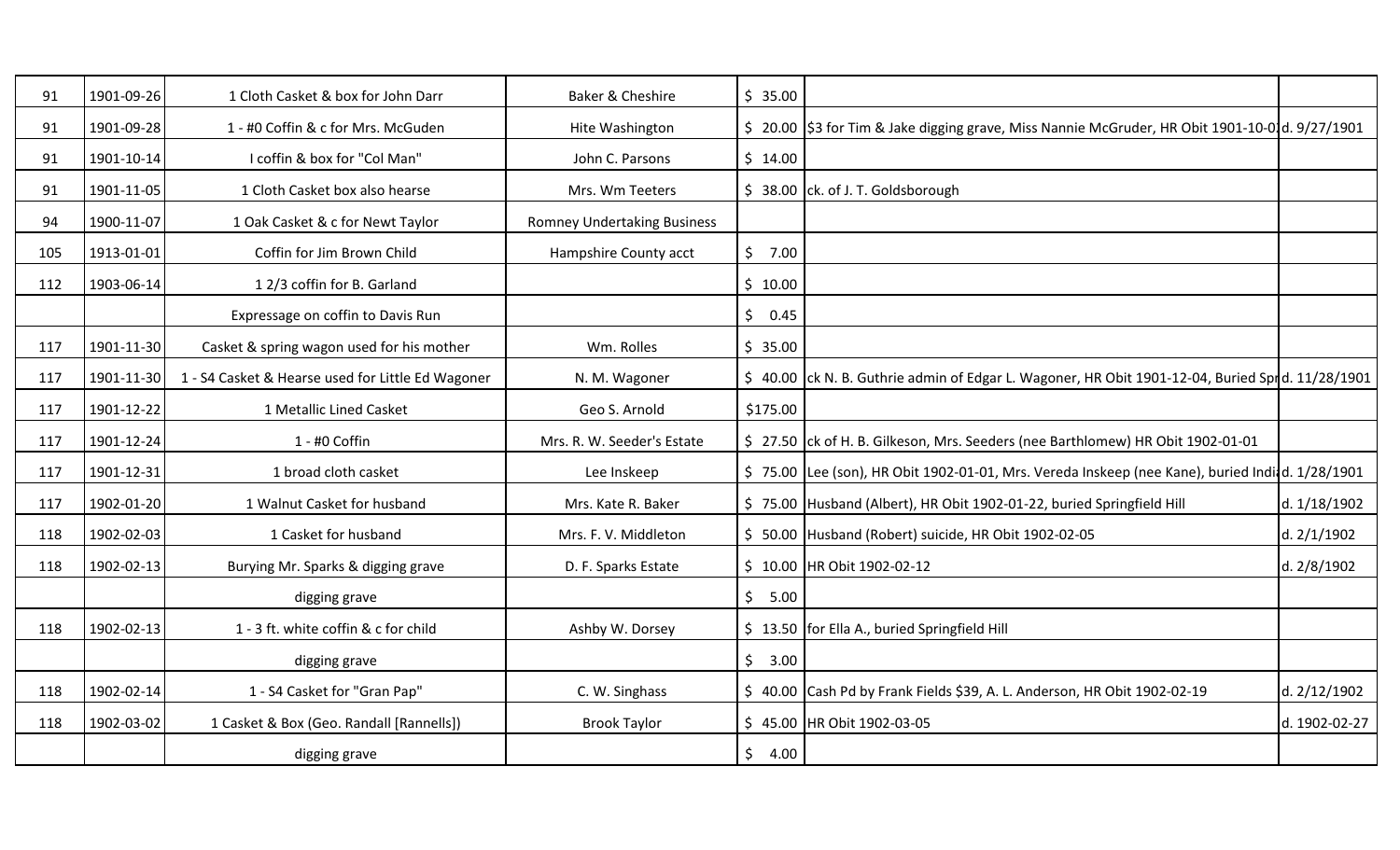| 118 | 1902-03-25 | 1 - 2320 Casket & c                                                 | H. C. Hotton         | \$40.00         |                                                   |              |
|-----|------------|---------------------------------------------------------------------|----------------------|-----------------|---------------------------------------------------|--------------|
| 119 | 1902-03-30 | 1 Cedar White Broad cloth casket                                    | Wm. Russell          |                 |                                                   |              |
|     | 1902-04-02 | Metallic Lined & Pallow (Pillow?)                                   | Wm. Russell          |                 | \$225.00 Miss Frances Russell, HR Obit 1902-04-02 | d. 3/30/1902 |
|     |            | Telegram to Geo Finley & Dr. Miller                                 |                      | $\zeta$<br>0.58 |                                                   |              |
|     |            | Telegram Milliman for Flowers & J. B. Russell                       |                      | $\zeta$<br>0.68 |                                                   |              |
|     |            | National Casket Co. for flowers                                     |                      | $\zeta$<br>0.43 |                                                   |              |
|     |            | W. C. Parker Bill for Dreyage, Carriages & Hack                     |                      | $\zeta$<br>9.50 |                                                   |              |
|     |            | Albert Smith bill for 1 carriage                                    |                      | \$1.50          |                                                   |              |
|     |            | John Davis bill for Valt (vault?)                                   |                      | $\zeta$<br>5.00 |                                                   |              |
|     |            | Bob Fisher bill for grave, valt, work & c                           |                      | \$10.00         |                                                   |              |
|     |            | J. T. Ruck bill for 550 bricks                                      |                      | $\zeta$<br>5.50 |                                                   |              |
|     |            | E. P. Pugh bill for 3 bbl cement                                    |                      | $\zeta$<br>4.50 |                                                   |              |
|     |            | Flowers from Pittsburgh & expressage                                |                      | \$17.35         |                                                   |              |
|     |            | Muslin, lumber &c valt & arch for valt & making same                |                      | $\zeta$<br>3.87 |                                                   |              |
|     |            | Notice of funeral                                                   |                      |                 | $\frac{1}{2}$ 0.25 Total \$283.16                 |              |
| 119 |            | 1902-04-14 Cedar blackbroad cloth, metallic lined casket for father | Hon. R. W. Dailey    |                 | \$180.00 HR Obit 1902-04-16                       | d. 4/12/1902 |
|     |            | 3 carriages                                                         |                      | \$4.50          |                                                   |              |
| 119 | 1902-04-22 | Casket for M Brady                                                  | Mrs. F. V. Middleton |                 | \$ 40.00 for James M. Brady HR Obit 1902-04-23    | d. 4/21/1902 |
|     |            | Cash pd Parsons digging grave                                       |                      | \$5.00          |                                                   |              |
| 119 | 1902-04-25 | Burrying wife                                                       | Will Bloss           | \$              | 8.00 HR Obit 1902-04-30, buried Springfield Hill  | d. 4/23/1902 |
| 119 | 1902-07-14 | Casket & trip to Uceba (Eusebia ?)                                  | Mrs. Mag Smith       | \$37.50         |                                                   |              |
| 120 | 1902-08-02 | 1 Casket, case & hearse                                             | H. Sol Simpson       |                 | \$ 30.00 HR Obit 1902-08-06                       | d. 8/2/1902  |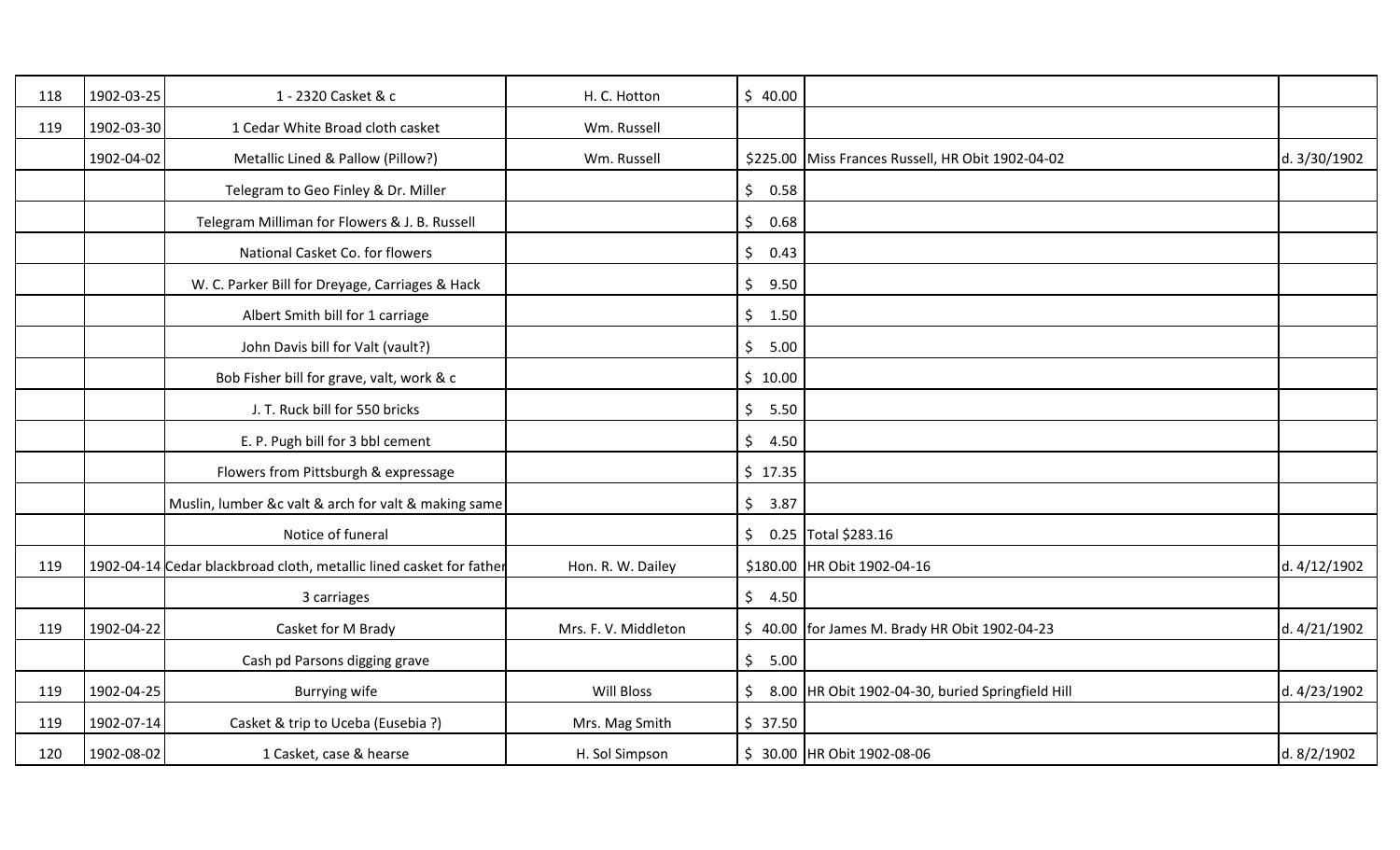| 120 | 1902-09-26 | <b>Burrying son Bob</b>                | John Kenney                    | $\zeta$<br>8.00        |                                                                                              |               |
|-----|------------|----------------------------------------|--------------------------------|------------------------|----------------------------------------------------------------------------------------------|---------------|
|     |            | digging grave                          |                                | \$<br>5.00             |                                                                                              |               |
| 120 | 1902-10-04 | Casket, hearse, &c for Father          | Albert Short                   |                        | \$40.00 HR Obit 1902-10-08                                                                   | d. 10/4/1902  |
|     |            | digging grave                          |                                | \$<br>5.00             |                                                                                              |               |
| 120 | 1902-10-14 | Casket, hearse &c for wife             | Dr. Hannum                     |                        | \$ 50.00 HR Obit 1902-10-15                                                                  | d. 10/12/1902 |
| 120 | 1902-10-22 | Casket, hearse &c for wife             | Abr Ross (Col)                 |                        | $$30.00$  \$19 pd A. T. W. ck                                                                |               |
| 120 | 1902-11-06 | Casket, hearse, &c for Mother          | Mrs. Mary S. French            | \$60.00                |                                                                                              |               |
|     |            | 1 Shroud                               |                                | 4.50<br>\$             |                                                                                              |               |
| 120 | 1902-11-27 | 12/0 Glass white coffin & box          | Will Milleson - Levels, W. Va. | \$<br>5.50             |                                                                                              |               |
| 120 | 1902-12-15 | Casket & hearse &c                     | M. E. Guthrie's Estate         |                        | \$100.00 HR Obit 1902-12-17                                                                  | d. 12/13/1902 |
|     |            | digging grave                          |                                | $\mathsf{S}^-$<br>5.00 |                                                                                              |               |
|     |            | Cash pd. Rev Strickle & Snook          |                                | \$10.00                |                                                                                              |               |
| 121 | 1903-02-04 | Coffin & Services for Father           | Geo. H. and R. S. Seeders      | \$27.50                |                                                                                              |               |
|     |            | 1 Burrial Robe                         |                                | $\frac{1}{2}$<br>3.50  |                                                                                              |               |
| 121 | 1903-02-04 | 13/6 white glass coffin & box          | <b>Howard Rannells</b>         | \$<br>9.00             |                                                                                              |               |
| 121 | 1903-03-12 | 15/6 coffin Del'vd to Levels           | <b>Howard Rannells</b>         | \$14.00                |                                                                                              |               |
| 121 | 1903-04-18 | Hearse & Services for burrying May     | Mrs. Minor Shanholtzer         | \$                     | 8.00 Effa May, HR Obit 1903-04-13, death of daughter, Staunton, VA, b. Springfied. 4/15/1903 |               |
| 121 | 1903-04-20 | Solid Walnut Casket & Hearse           | David Howdley's Estate         | \$50.00                |                                                                                              |               |
| 121 | 1903-05    | 1-2/0 Child's Coffin & box             | John Snethen                   | \$<br>5.00             |                                                                                              |               |
| 121 | 1903-05-07 | 1 - 1/9 Child's Coffin & box           | <b>B.</b> Haines               | \$<br>5.00             |                                                                                              |               |
| 121 | 1903-05-09 | 1 Walnut Casket & Hearse               | Michael Blue Estate            |                        | \$75.00 Cash by T Kuykendall, HR Obit 1903-05-13                                             | d. 5/9/1903   |
| 122 | 1903-06-25 | 1 - 3/6 white coffin for McBride Child | J. Johnson                     | \$10.00                |                                                                                              |               |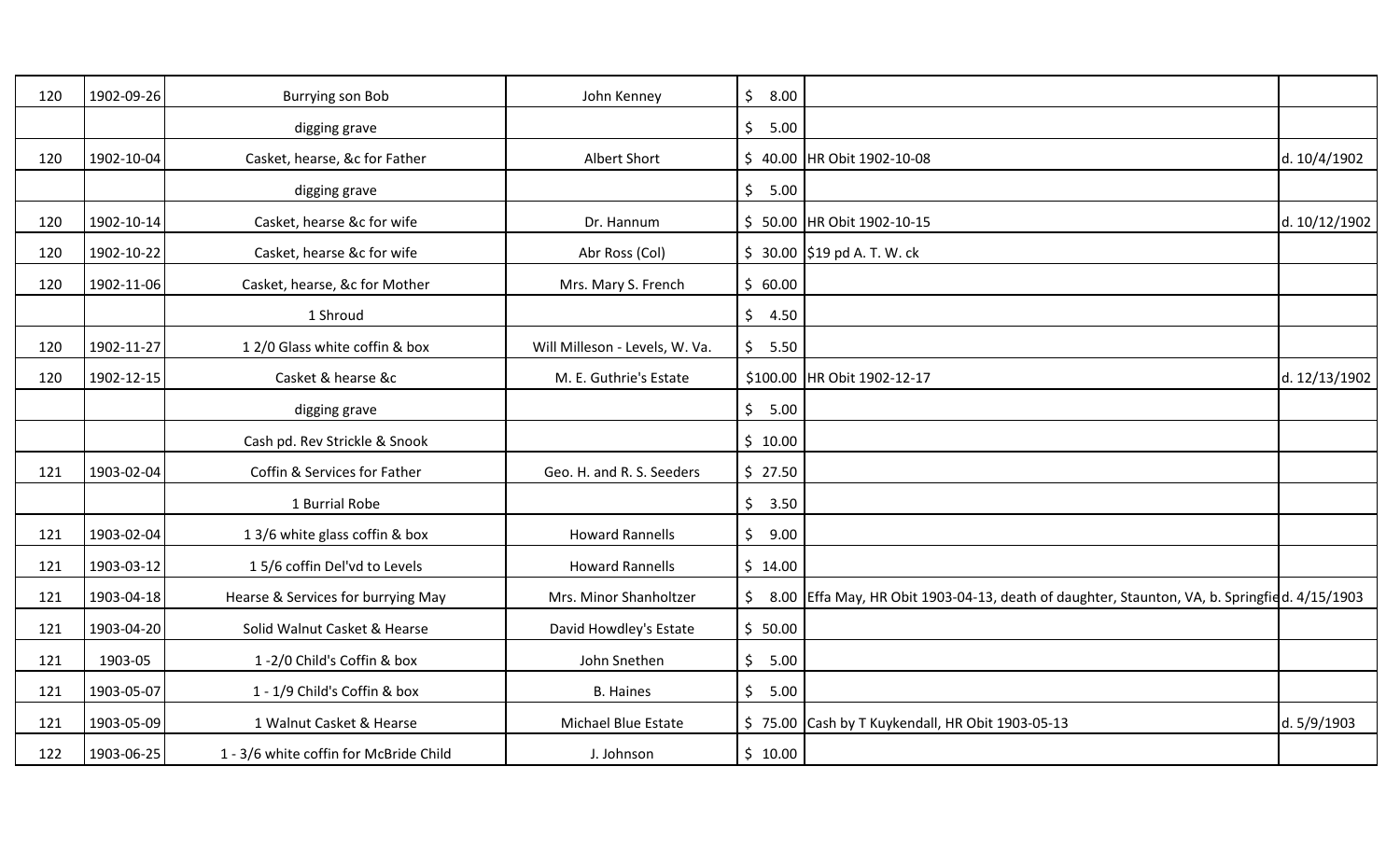| 122 | 1903-07-07 | 1 Coffin for child                         | <b>Thomas Bartlett</b>  | $\mathsf{S}^-$<br>7.00 |                                                                                |               |
|-----|------------|--------------------------------------------|-------------------------|------------------------|--------------------------------------------------------------------------------|---------------|
| 122 | 1903-07-20 | Hearse & Services (Luly Light)             | C. H. Light             |                        | \$ 10.00 Miss Lulu Light notice of death, HR 1903-07-22, buried Three Churches |               |
| 122 | 1903-07-21 | Coffin, Hearse, & Services                 | Jerry Miller            |                        | \$35.00 for Daughter, Minnie Miller, HR 1903-07-22                             |               |
| 122 | 1903-09-01 | Casket, Hearse &c (for Mother)             | Mrs. Eliza Yost         |                        | $$38.00$ Cash pd by Dr. Hannum                                                 |               |
| 122 | 1903-09-03 | Casket, Hearse, & Services                 | <b>Streiby Bias</b>     | \$60.00                |                                                                                |               |
|     |            | <b>Burrial Robe</b>                        |                         | \$6.00                 |                                                                                |               |
| 122 | 1903-09-04 | 1 Coffin & box                             | Silas Duckworth         |                        | \$15.00 Death mentioned 1903-09-09                                             |               |
| 122 | 1903-09-11 | Casket, Hearse, & Services &c              | Mrs. S. F. Flannigan    | \$60.00                |                                                                                |               |
| 123 | 1903-09-14 | Draped cloth Casket, Hearse &c             | Chas. G. Bowen's Estate |                        | \$70.00 Cash of Anna Bowen, HR Obit 1903-09-16, buried Springfield Hill        | d. 9/12/1903  |
|     |            | Digging grave & removing dirt              |                         | \$5.00                 |                                                                                |               |
| 123 | 1903-09-22 | Casket, Hearse, & Services                 | Harrison Selby Estate   |                        | \$55.00 A. L. Ewers check, HR Obit 1903-09-23, buried Wesley Chapel, Levels    | d. 9/14/1903  |
| 123 | 1903-10-03 | Casket delivered at house for da           | John Snethen            | \$35.00                |                                                                                |               |
| 123 | 1903-10-07 | Casket, Hearse &c                          | L. K. Hinkle            |                        | \$45.00   for Missouri D. Hinkle, d. 1903-10-07, buried Springfield Hill       |               |
| 123 | 1903-11-04 | 1 Casket Case                              | Mrs. Mag Roach          | \$<br>4.00             |                                                                                |               |
| 123 | 1903-11-13 | Coffin &c for Wm. Taylor                   | R. M. Washington        | $$35.00$ \$20 B        | Taylor, \$10 by Campbell Pancake, HR Obit 1903-11-18                           | d. 1903-11-12 |
|     |            | Amt Pd for Digging Grave                   |                         | \$5.00                 |                                                                                |               |
| 123 | 1903-12-14 | Herse, Services &c                         | Hamp Cheshire           | \$.                    | 8.00 buried Springfield Hill                                                   | d. 2/13/1903  |
| 124 | 1904-01-10 | 1 - #7 Coffin, Hearse, &c                  | Cul Stockslegel         | \$35.00                |                                                                                |               |
| 124 | 1904-01-15 | 1 - 2320 casket, Hearse &c                 | Lem Kerns               | \$37.50                |                                                                                |               |
| 124 | 1904-01-24 | 1 - #0 Coffin, & cart for Wm. Anderson     | Mineral County W. Va.   |                        | $$15.00$ Co Order                                                              |               |
| 124 | 1904-01-30 | 1 #7 Coffin, case, heare, &c for Mr. Baker | <b>Bury Long</b>        | \$35.00                |                                                                                |               |
| 125 | 1904-04-28 | Casket, hearse &c                          | Adam Frazen Estate      | \$40.00                |                                                                                |               |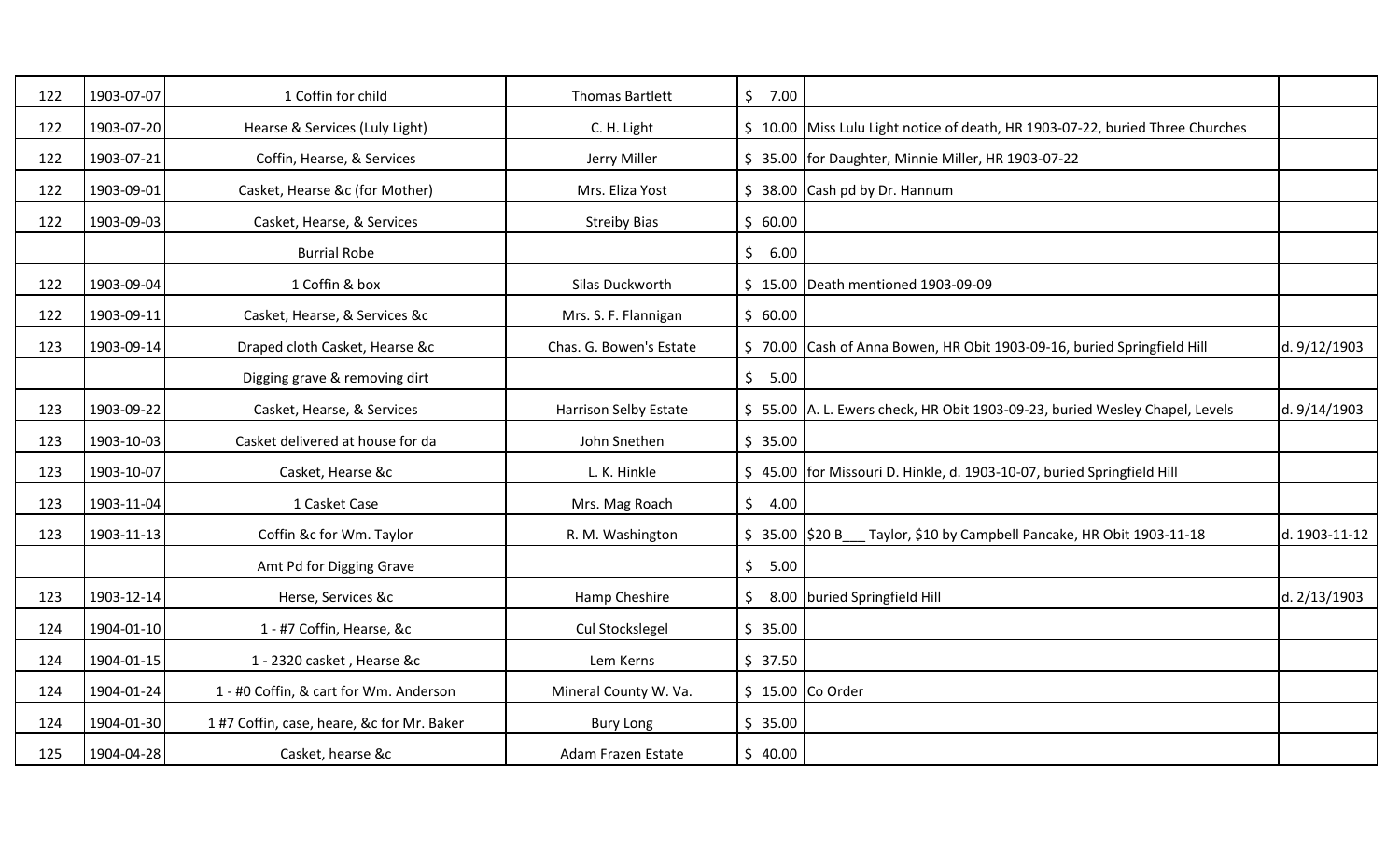|     |            | 1 Burial Robe                       |                        | $\zeta$<br>4.00 |                                                                                 |               |
|-----|------------|-------------------------------------|------------------------|-----------------|---------------------------------------------------------------------------------|---------------|
| 125 | 1904-06-16 | Coffin for son                      | John Crock             |                 | \$ 27.50   for Reginald (Thomas) Crock, killed by lightning, HR Obit 1904-06-22 | d. 6/15/1904  |
|     |            | digging grave                       |                        | $\zeta$<br>4.00 |                                                                                 |               |
| 125 | 1904-06-16 | Coffin for Sale                     | John O. Saville        |                 | \$ 26.00 Joseph Saville, HR Obit 1904-06-22, suicide                            | d. 6/16/1904  |
| 125 | 1904-06-16 | Coffin, Hearse &c for Sister        | <b>B</b> Haines        | \$45.00         |                                                                                 |               |
|     |            | Embalming body                      |                        |                 | \$20.00 Draft to S. H. Jackson                                                  |               |
| 125 | 1904-07-26 | Coffin for Elmore                   | Charley Bryan          |                 | \$15.50 Pd for by Will, F. Brook Taylor                                         |               |
| 125 | 1904-07-28 | 1 Walnut Coffin Hearse &c           | <b>Howard Rannells</b> | \$40.00         |                                                                                 |               |
|     |            | Crape                               |                        | \$<br>0.50      |                                                                                 |               |
| 125 | 1904-07-14 | 1 3/0 Glass White Coffin            | John O. Wilson         | \$10.00         |                                                                                 |               |
| 125 | 1904-07-26 | 1-2320 Hearse &c                    | <b>Ward Newbanks</b>   |                 | \$ 35.00 HR Obit 1904-08-03, burned to death                                    | d. 8/2/1904   |
|     |            | <b>Burrial Robe</b>                 |                        | \$5.00          |                                                                                 |               |
| 126 | 1904-07-30 | 1-2/6 White Glass Coffin            | <b>Henry Fields</b>    |                 | \$11.00   Florris L., son, HR Obit 1904-08-03, 8 mos. old                       |               |
|     |            | Digging Grave (C.G. P.)             |                        | \$3.00          |                                                                                 |               |
|     | 1904-12-22 | Acct from Old Mill Exchange Book    |                        | \$12.30         |                                                                                 |               |
| 126 | 1904-08-01 | 1-6/0 #2330 Box Hearse &c           | <b>B.</b> Haines       | \$45.00         |                                                                                 |               |
| 126 | 1904-09-04 | 1-2/0 Coffin & Case                 | <b>Howard Lambert</b>  | \$              | 6.00   infant son, HR Obit 1904-09-14                                           | d. 1904-09-03 |
|     |            | Digging Grave (C.G. P.)             |                        | \$3.00          |                                                                                 |               |
| 126 | 1904-09-08 | 1-2/6 Coffin, case &c               | Arthur Webster         |                 | \$11.00 Pd. By John Washington                                                  |               |
| 126 | 1904-09-20 | 1-4/0 Glass White Coffin, hearse &c | T. Loss Blue           | \$22.00         |                                                                                 |               |
|     |            | 1 Boys Burrial Robe                 |                        | \$<br>4.00      |                                                                                 |               |
|     |            | Digging Grave (C.G. Parsons)        |                        | \$<br>3.50      |                                                                                 |               |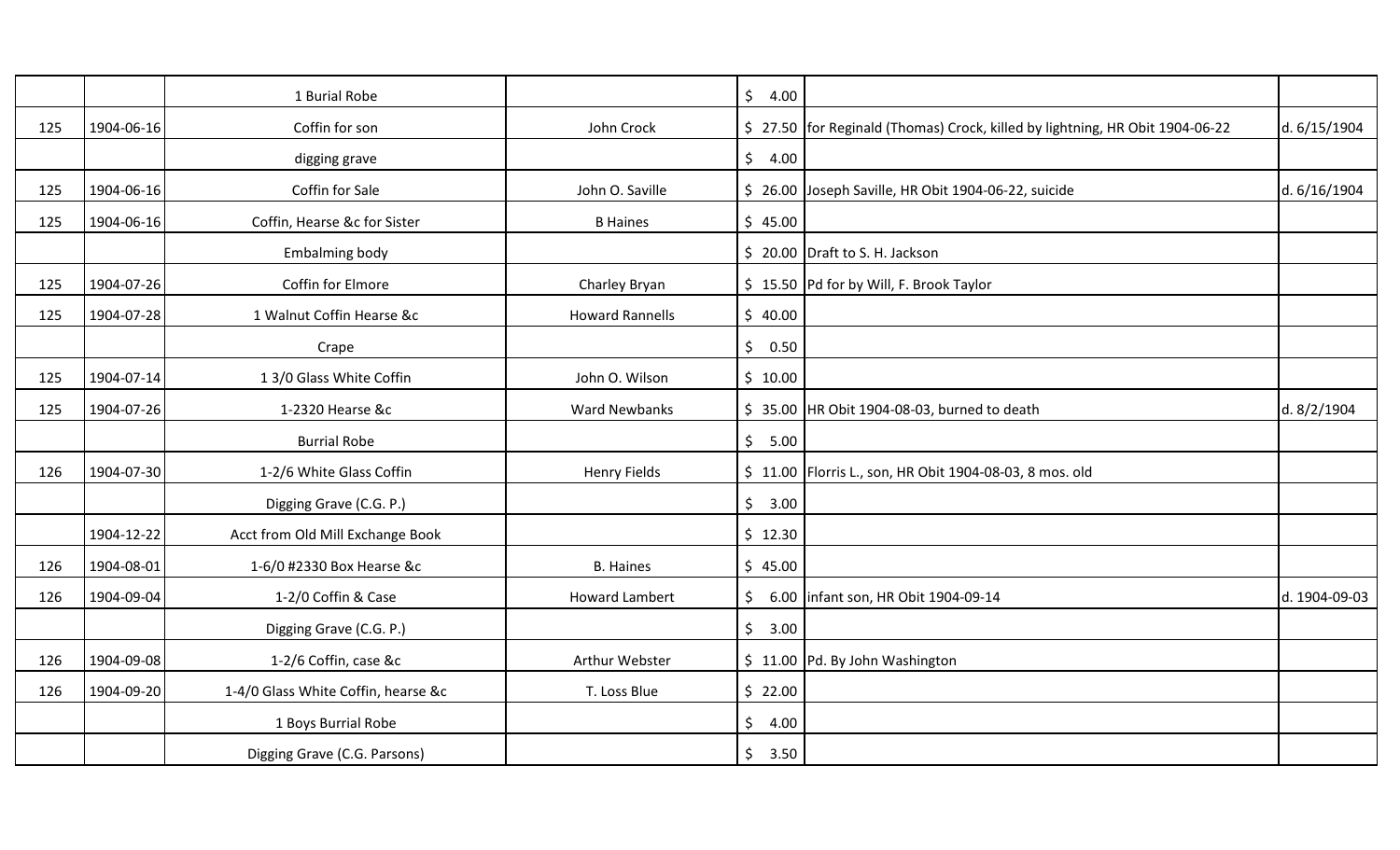| 126 | 1904-09-29 | 1-6/0 2330 Box Hearse &c                   | C. E. Wagoner              | \$40.00                     |                                          |              |
|-----|------------|--------------------------------------------|----------------------------|-----------------------------|------------------------------------------|--------------|
| 126 | 1904-10-04 | 1-5/6 2330 & box                           | James Malone               | \$40.00                     |                                          |              |
| 127 | 1904-10-20 | 1-6/0 #8 case hearse &c                    | Estate of John Phillips    |                             | \$40.00 Cash for Wm. Miller & Co Sheriff |              |
|     |            | Interest on same for not paying cash       |                            | \$<br>4.00                  |                                          |              |
| 127 | 1904-11-07 | 1-5/9 2330 Casket, Hearse &c               | Estate of Wm Fields        |                             | \$55.00 HR Obit 0904-11-09               | d. 11/7/1904 |
|     |            | 1 Black Burrial Robe                       |                            | $\frac{1}{2}$<br>5.00       |                                          |              |
|     |            | Digging grave (Pd to P & M by Fred Fields) |                            | \$<br>5.00                  |                                          |              |
| 127 | 1904-11-28 | 1 - 2/0 Child's Coffin & case              | Bob Johnson                | \$<br>5.00                  |                                          |              |
| 127 | 1904-12-10 | 1-6/0 Pink Plush Casket                    |                            | \$80.00                     |                                          |              |
|     |            | <b>Box Hearse Gloves &amp;c</b>            |                            |                             |                                          |              |
| 127 | 1904-12-29 | 16/0 Broad Cloth Casket & case             | T. M. Bateman              |                             |                                          |              |
|     |            | Trip to Frostburg with hearse &c           |                            | \$85.00                     |                                          |              |
|     |            | <b>Embalming Body</b>                      |                            | \$20.00                     |                                          |              |
| 129 | 1913-01-01 | Bal on Child's Coffin                      | Frank Speaks               | \$2.00                      |                                          |              |
| 129 | 1913-01-01 | Bal of Jim Brown's Child Coffin            | Ikey Dan Hartman           | \$<br>2.00                  |                                          |              |
| 131 | 1905-01-02 | Mother's Funeral Expenses                  | A. E. Guthrie Est.         |                             |                                          |              |
|     |            |                                            | N. B. Guthrie & T. M. Read | \$115.00                    |                                          |              |
| 132 | 1914       | <b>Hearse Services</b>                     | O. D. Rowles Estate        |                             | \$ 10.00 HR Obit 1914-12-02              |              |
|     |            | Digging graves                             |                            | $\ddot{\mathsf{S}}$<br>5.00 |                                          |              |
| 132 | 1914-12-10 | Casket for Mary Fairfax                    | Vince Bartlett             | \$30.00                     |                                          |              |
| 132 | 1915-01-08 | Casket & Services                          | John E. Broom Estate       |                             | $$50.00$ Pd in part by P. B. Long        |              |
| 132 | 1915-01-26 | Hearse services for "June"                 | Miss Hallie Kuykendall     | \$10.00                     |                                          |              |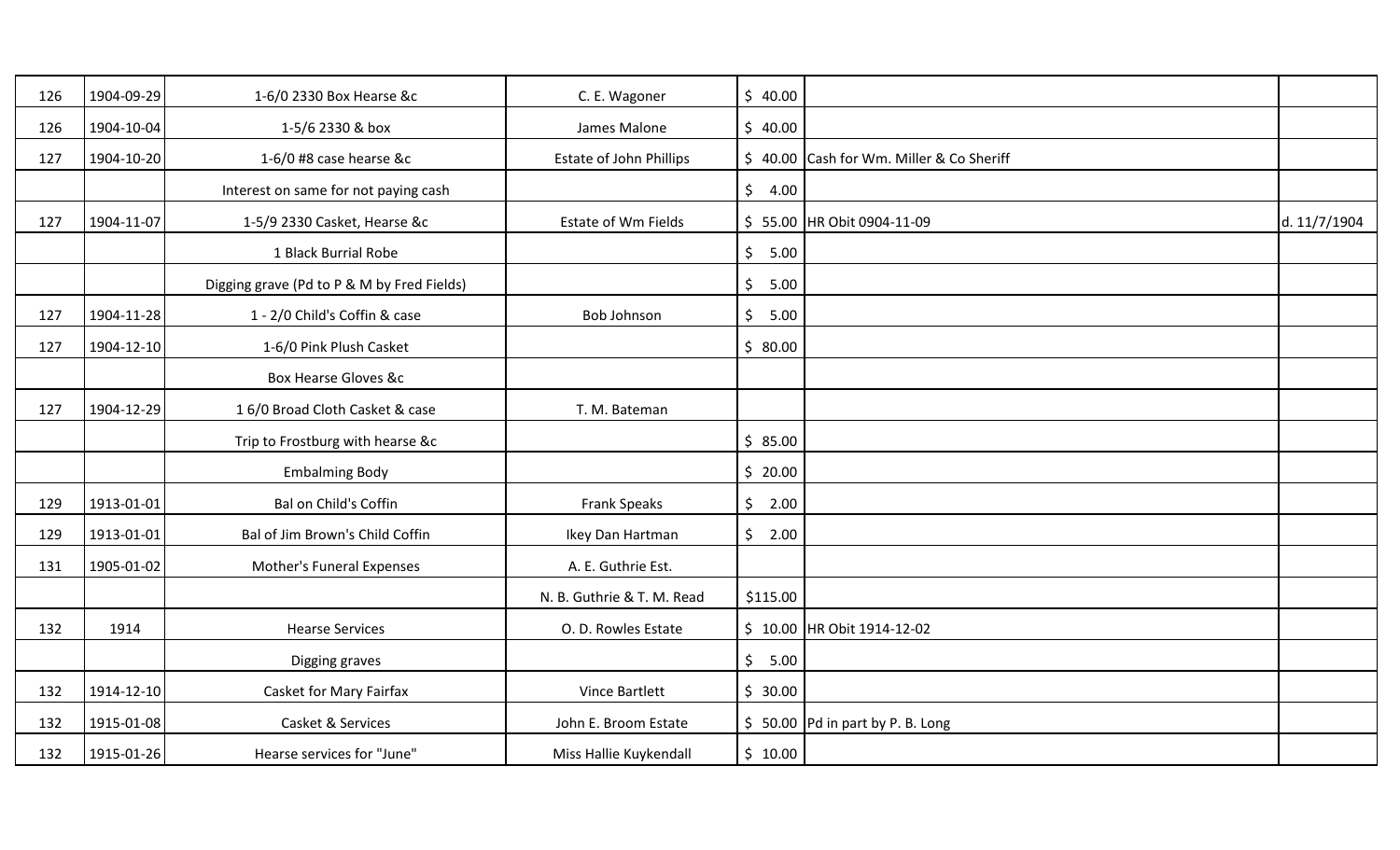| 132 | 1915-02-01 | White Casket (5 Ft.) for Bog        |                                  |            |                                                                                   |              |
|-----|------------|-------------------------------------|----------------------------------|------------|-----------------------------------------------------------------------------------|--------------|
|     |            | including Hearse services           |                                  | \$25.00    |                                                                                   |              |
| 133 | 1905-01-09 | Coffin, case, trip to Poor House    |                                  |            |                                                                                   |              |
|     |            | Burryin Mr. John Blair              | Presbyterian Church, Springfield |            | \$ 40.00 Cash by E. A. McGlathery, HR mention of death 1905-01-11                 | d. 1/9/1905  |
|     |            | 1 Black Burrial Robe for same       |                                  | \$5.00     |                                                                                   |              |
| 133 | 1905-01-28 | 1 Crape Casket Case &c              | <b>Estate of Ben Wince</b>       |            | \$35.00 HR Obit 1905-02-01, buried Frankfort Burying Ground                       | d. 1/26/1905 |
| 133 | 1905-02-16 | Casket & Services                   | <b>Tolbert Deakens</b>           | \$50.00    |                                                                                   |              |
| 133 | 1905-02-21 | Services Hearse &c for wife         | Pint Kernes                      | \$         | 5.00 Loretta, wife of P. Z. Kerns, HR Obit 1905-02-22                             | d. 2/19/1905 |
|     |            | Digging Grave (J.G.P.)              |                                  | \$5.00     |                                                                                   |              |
| 133 | 1905-02-24 | Casket & Services                   | B. H. Seeders                    |            | \$ 40.00 Partial pymt Jerry Malone                                                |              |
|     |            | 1 Burrial Robe                      |                                  | \$<br>5.00 |                                                                                   |              |
| 133 | 1905-04-09 | <b>Casket Hearse &amp; Services</b> | Mrs. Mary Milleson               |            | \$75.00   son, James - Total \$92.50, chk J.J. Cornwell, Atty, HRObit 1905-04-12, |              |
|     |            | 1 Black Burrial Robe                |                                  | \$         | 9.00 buried Three Churches                                                        | d. 4/8/1905  |
|     |            | 10 yds Muslin for Grave             |                                  | \$<br>0.90 |                                                                                   |              |
|     |            | 1 Bunch Flowers from Cumbld         |                                  | \$<br>5.00 |                                                                                   |              |
|     |            | Expressage on flowers               |                                  | \$<br>0.30 |                                                                                   |              |
|     |            | Cash Pd. Gasper Martin (grave)      |                                  | \$<br>5.00 |                                                                                   |              |
| 133 | 1905-04-11 | Casket & Services for wife          | Col. John Johnson                | \$50.00    |                                                                                   |              |
| 134 | 1905-04-29 | 1 Solid Walnut Coffin & Services    | Miss Olivia Blue's Estate        |            | \$50.00 HR Obit 1905-05-03, dau. of John Blue                                     | d. 4/30/1905 |
| 134 | 1905-05-02 | Casket & Services (Mrs. W.)         | Willeson                         | \$50.00    |                                                                                   |              |
| 134 | 1905-05-07 | Coffin & Services for father        | Jacob Glaze                      | \$20.00    |                                                                                   |              |
| 134 | 1905-06-20 | Casket & Services for son           | Dave Farfax                      |            | \$22.50 Partial pyment 9 bbl corn                                                 |              |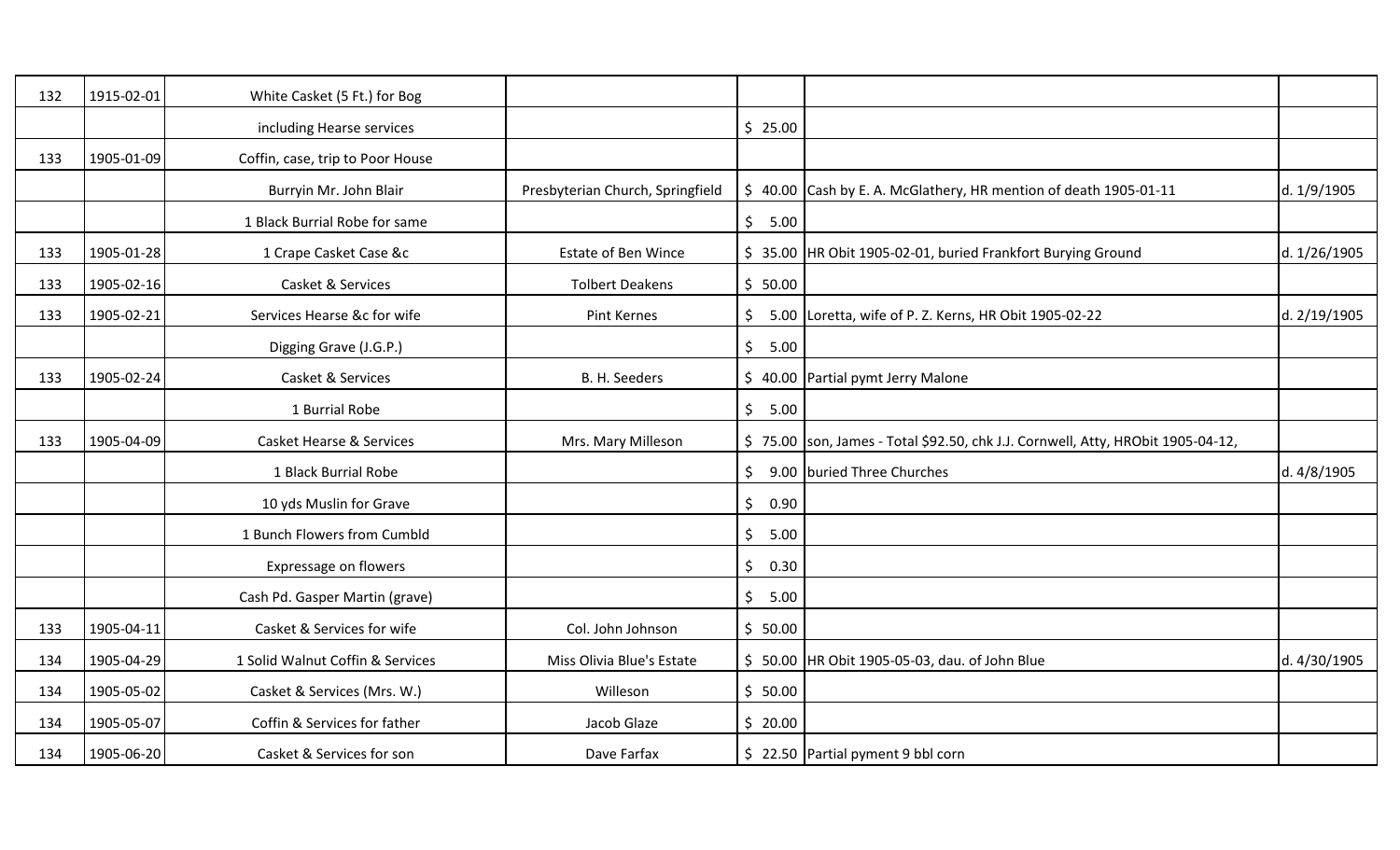| 134 | 1905-07-16 | 12/9 Coffin & box for Owens                        | C. W. Singhass          | \$7.00          |                                                                               |               |
|-----|------------|----------------------------------------------------|-------------------------|-----------------|-------------------------------------------------------------------------------|---------------|
| 134 | 1905-07-25 | Casket & Services                                  | James Allen             | \$45.00         |                                                                               |               |
| 134 | 1905-08-23 | Casket & Services                                  | Estate of M. H. Russell |                 | \$ 60.00 C. W. Stump ck, HR Obit 1905-08-30, buried Okonoko Episcopal Church  | d. 8/23/1905  |
|     |            | <b>Embalming Body</b>                              |                         | \$20.00         |                                                                               |               |
| 135 | 1905-09-06 | Square Casket & Services (Mother)                  | Rev. Edward A. Snook    |                 | \$100.00 Susan Snook, HR 1905-09-13, buried Haugh Cemetery, Frederick Co., MD | d. 9/6/1905   |
|     |            | <b>Embalming Body</b>                              |                         | \$20.00         |                                                                               |               |
|     |            | 1 Burrial Robe                                     |                         | $\zeta$<br>8.00 |                                                                               |               |
|     |            | <b>Express on Flowers</b>                          |                         | \$              | 0.40 Total \$128.40                                                           |               |
| 135 | 1905-09-07 | 1 - 2/0 white coffin & case                        | Jas. P. Ganoe           | \$5.00          |                                                                               |               |
| 135 | 1905-09-25 | <b>Embalming Body</b>                              | Isaac Long's Estate     |                 | \$ 20.00 Will - HR 1905-10-11, HR 1905-09-27                                  | d. 9/24/1905  |
|     |            | 1 Suit Close                                       |                         | \$18.00         |                                                                               |               |
|     |            | 1 Solid Walnut Casket & Services                   |                         | \$100.00        |                                                                               |               |
|     |            | 1/2 doz pr. Gloves                                 |                         |                 | \$1.50 Partial pymt by W. B. Stump, Wm. Long, Hugh Long                       |               |
| 135 | 1905-09-29 | 1 Casket & Services                                | Adam Frazen Estate      | \$40.00         |                                                                               |               |
|     |            | 1 Gent's Robe                                      |                         | $\zeta$<br>6.00 |                                                                               |               |
| 136 | 1905-09-28 | 12/0 White coffin & box                            | John C. Parron          | 6.50<br>$\zeta$ |                                                                               |               |
| 136 | 1905-10-08 | 15/6 #0 & box for Pat McGinnis                     | Robt. W. Dennison       |                 | \$18.00 by order of Mineral Co. Sheriff, HR mention of death 1905-10-11       | d. 10-8/1905  |
| 136 | 1905-10-16 | 14/0 Child's coffin & box for Will Stewart's child | William F. Taylor       |                 | $\frac{1}{2}$ 11.00 Co. order, HR mention of death 1905-10-25                 |               |
| 137 | 1905-10-19 | Casket & case                                      | Joseph Steward Estate   |                 | \$25.00 HR mention of death 1905-10-25                                        | d. 10/20/1905 |
|     |            | Cash pd. Perry Malcolm (grave)                     |                         | \$3.00          |                                                                               |               |
| 137 | 1905-10-29 | <b>Casket Hearse &amp; Services</b>                | E. W. Noland            |                 | \$ 50.00 HR Obit 1905-11-08                                                   | d. 10/25/1902 |
| 137 | 1905-10-30 | 1-1/9 Coffin & box                                 | S. G. Milleson          | \$<br>8.50      |                                                                               |               |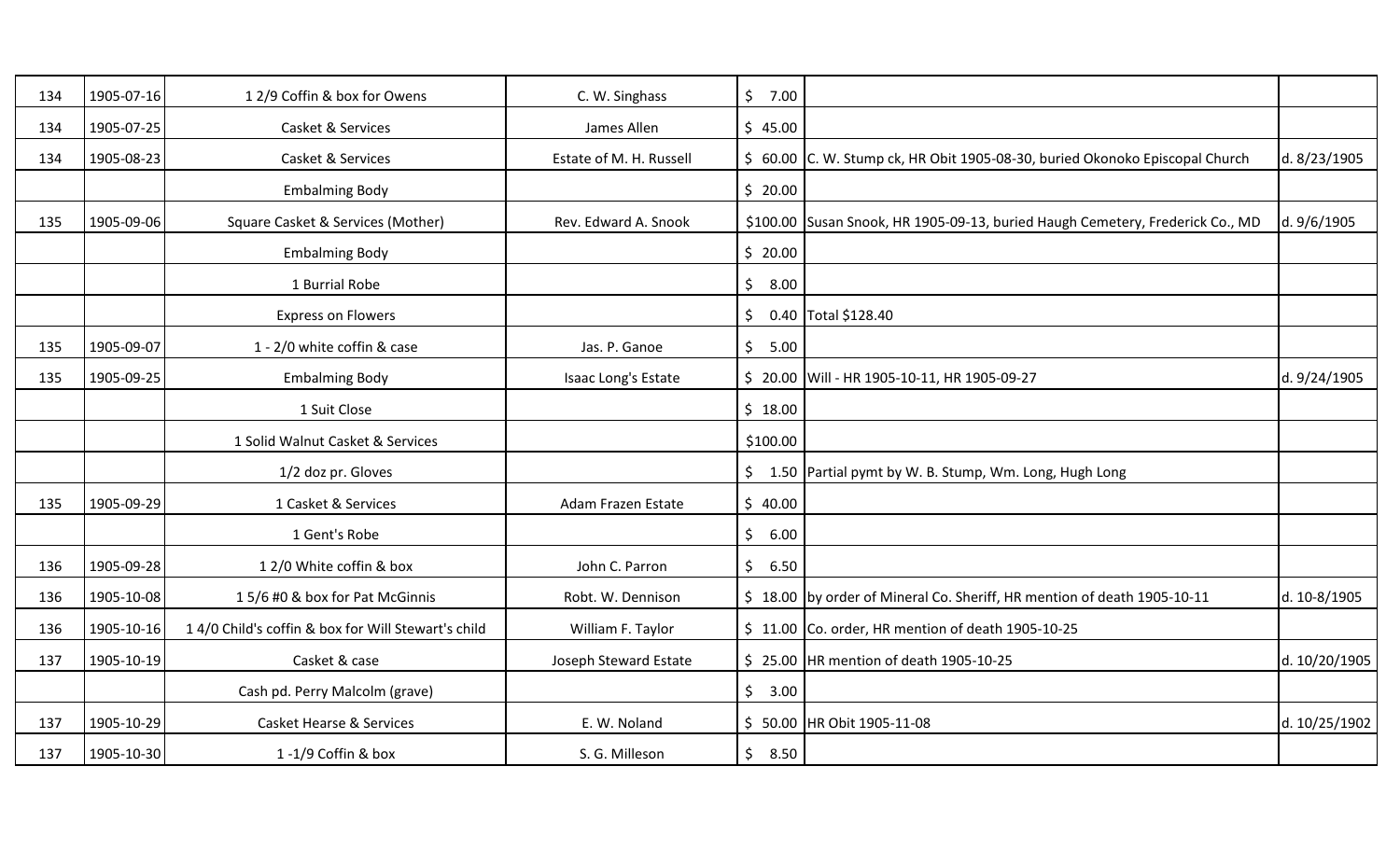| 137 | 1905-11-08 | 12/0 Child's Coffin (no box)              | E. W. Chaney                 | \$<br>5.00 |                                                                 |               |
|-----|------------|-------------------------------------------|------------------------------|------------|-----------------------------------------------------------------|---------------|
| 137 | 1905-11-12 | Coffin, Case & Services for Oats Girl     | Wm. L. Long                  |            | \$15.00 Cash by Dave F. HR Obit 1905-11-15, accidentally shot   | d. 11/12/1905 |
|     |            | Services burrying girl                    |                              |            | $\frac{1}{2}$ 3.00 Co order                                     |               |
| 137 | 1905-11-21 | Casket & Services                         | John Lannans Estate          |            | $$50.00$ ck by Richard S.                                       |               |
| 137 | 1905-11-21 | Casket & Services                         | S. P. Adams Estate           |            | \$50.00 F. M. Adams ck, HR mention of death 1905-11-29          | d. 11/20/1905 |
|     |            | Cash pd H. C. Dowden (Grave)              |                              | \$3.40     |                                                                 |               |
| 137 | 1905-12-05 | 12/6 White Coffin & case                  | Perry Malcolm                | \$         | 6.25 Digging for S. Stewart's grave                             |               |
| 138 | 1905-12-11 | <b>Hearse &amp; Services</b>              | Wm. Long's Estate            |            | $\frac{1}{2}$ 10.00 ck of M. J. Parsons                         |               |
| 138 | 1905-12-28 | Casket & Services (wife)                  | Lloyd Wagoner                |            | \$ 50.00   Florence, HR Obit 1906-01-03                         | d. 12/27/1905 |
|     |            | Cash pd Davy Roach grave                  |                              | \$<br>5.00 |                                                                 |               |
|     |            | Cash pd for Tel & Telegraph               |                              | \$<br>0.80 |                                                                 |               |
| 138 | 1906-01-03 | Casket & Services                         | <b>Estate of Lawson Blue</b> |            | \$ 65.00 Pd by J. S. Kuykendall, HR mention of death 1906-01-10 | d. 12/28/1905 |
| 138 | 1906-01-12 | Casket, Hearse, & Services                | Herman Doman's Estate        |            | \$ 50.00 ck by Harry G. Fisher                                  |               |
|     |            | 1 Burrial Robe                            |                              | \$10.00    |                                                                 |               |
| 138 | 1906-02-09 | Casket & Services                         | John Simmons Estate          |            | \$25.00 HR mention of death 1906-02-21                          | d. 2/16/1906  |
|     |            | Cash to C. G. Parsons (grave)             |                              | \$5.00     |                                                                 |               |
| 138 | 1906-02-24 | Casket & Services                         | Estate of Isaac Long, Jr.    |            | \$100.00 HR Obit 1906-02-28                                     | d. 2/24/1906  |
|     |            | 1 Suit Close                              |                              | \$18.00    |                                                                 |               |
|     |            | 1/2 doz pr Gloves                         |                              | \$1.50     |                                                                 |               |
|     |            | 1 box flowers from Cumberld               |                              | \$<br>5.00 |                                                                 |               |
|     |            | including Telephone (.25) & express (.30) |                              | \$         | 0.55 \$125.05 Ck John P. Long Admin                             |               |
| 138 | 1906-03-14 | <b>Hearse Services</b>                    | Joseph Montgomery Est.       | \$10.00    |                                                                 |               |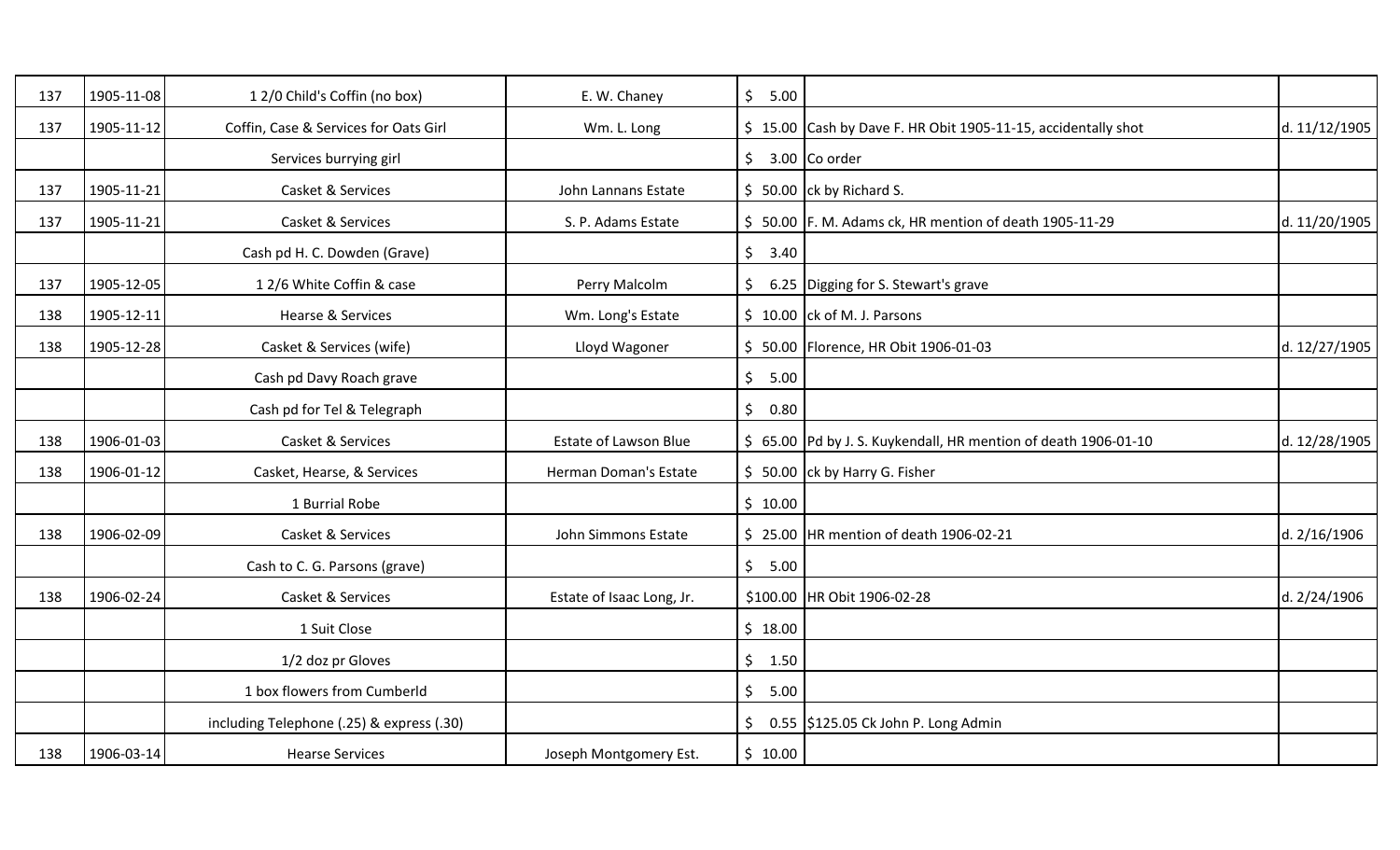| 138 | 1906-04-25 | 12/0 Childs Coffin & Case          | J. W. Oats                  | \$<br>6.50 |                                                                                                      |               |
|-----|------------|------------------------------------|-----------------------------|------------|------------------------------------------------------------------------------------------------------|---------------|
| 171 | 1908-03-02 | Miss Eleanor Blue Funeral Expenses | Uriah Blue                  |            | \$70.00 HR Obit 1908-02-05, buried Springfield Hill                                                  | d. 1908-01-28 |
| 194 | 1906-05-14 | 12/6 Coffin & Case                 | U.S. Lumber Co.             |            | \$10.00 Possibly Charles Cover, HR Mention of his death, HR Obit 1906-05-02                          |               |
| 194 | 1906-05-19 | Casket & Services                  | Jacob Adams Estates         |            | \$75.00 buried Springfield Hill                                                                      | d. 5/17/1906  |
|     |            | <b>Embalming Body</b>              |                             | \$20.00    |                                                                                                      |               |
|     |            | Digging grave (Pd C. G. P.)        |                             | \$5.00     |                                                                                                      |               |
| 194 | 1906-06-07 | Casket & Services (sister)         | Amos McElfish               |            | \$ 60.00 for Annie M. McElfish, HR mentioned of death, 1906-06-20                                    | d. 6/7/1906   |
|     |            | Digging Grave (pd Davy Roach)      |                             | 5.00<br>\$ |                                                                                                      |               |
| 194 | 1905-06-13 | Casket & Case & use of wagon       | Jas Brown                   | \$22.00    |                                                                                                      |               |
| 194 | 1906-05-29 | 12/3 coffin & care                 | John Whitacre               | \$<br>8.00 |                                                                                                      |               |
| 194 | 1906-07-25 | Casket & Services (father)         | Wm. A. Shannon              |            | \$50.00   for James Cross Shannon HR Obit 1906-07-25, buried Springfield Hill                        | d. 7/23/1906  |
| 194 | 1906-09-26 | Louis Stine Bill                   | <b>Brook Taylor</b>         |            | \$148.60  pd 5 1/2 bbl corn - \$5.50, Possibly Elizabeth Blue Taylor, HR Obit 1906-10-10d. 9/25/1906 |               |
|     |            | <b>Hearse Services &amp;c</b>      |                             | \$<br>6.00 |                                                                                                      |               |
| 195 | 1906-09-28 | 1 2/0 Coffin & Services            | Arthur Webster              | \$14.00    |                                                                                                      |               |
| 195 | 1906-10-17 | Casket & Services                  | Estate of Mrs. Kate Proctor | \$50.00    |                                                                                                      |               |
| 195 | 1906-11-09 | Casket & Services (Mrs. Haines)    | John B. Rannells            |            | \$ 30.00 for Annie, HR Obit 1906-11-14                                                               |               |
| 195 | 1906-11-19 | Casket & Services (Mr. Haines)     | John B. Rannells            |            | \$ 35.00 for Frank Haines, HR 1906-12-19,                                                            |               |
| 195 | 1906-11-25 | Casket & Services (son Earl)       | E. T. Short                 | \$55.00    |                                                                                                      |               |
|     |            | 1 Burrial Robe                     |                             | \$5.00     |                                                                                                      |               |
| 195 | 1906-12-17 | Casket & Services (wife)           | John C. Parron              |            | \$70.00   for Ada L. Parran, HR Obit 1907-01-02, sister to Miss Kate Baker                           | d. 12/16/1906 |
| 195 | 1906-12-25 | Casket & Services                  | Estate of Miss Kate Baker   |            | \$70.00 HR Obit 1907-01-02                                                                           | d. 12/24/1906 |
| 196 | 1907-01-05 | Casket & Services (husband)        | Mrs. Elizabeth Kirby        |            | \$35.00 Judgement with Justice of the Peace                                                          |               |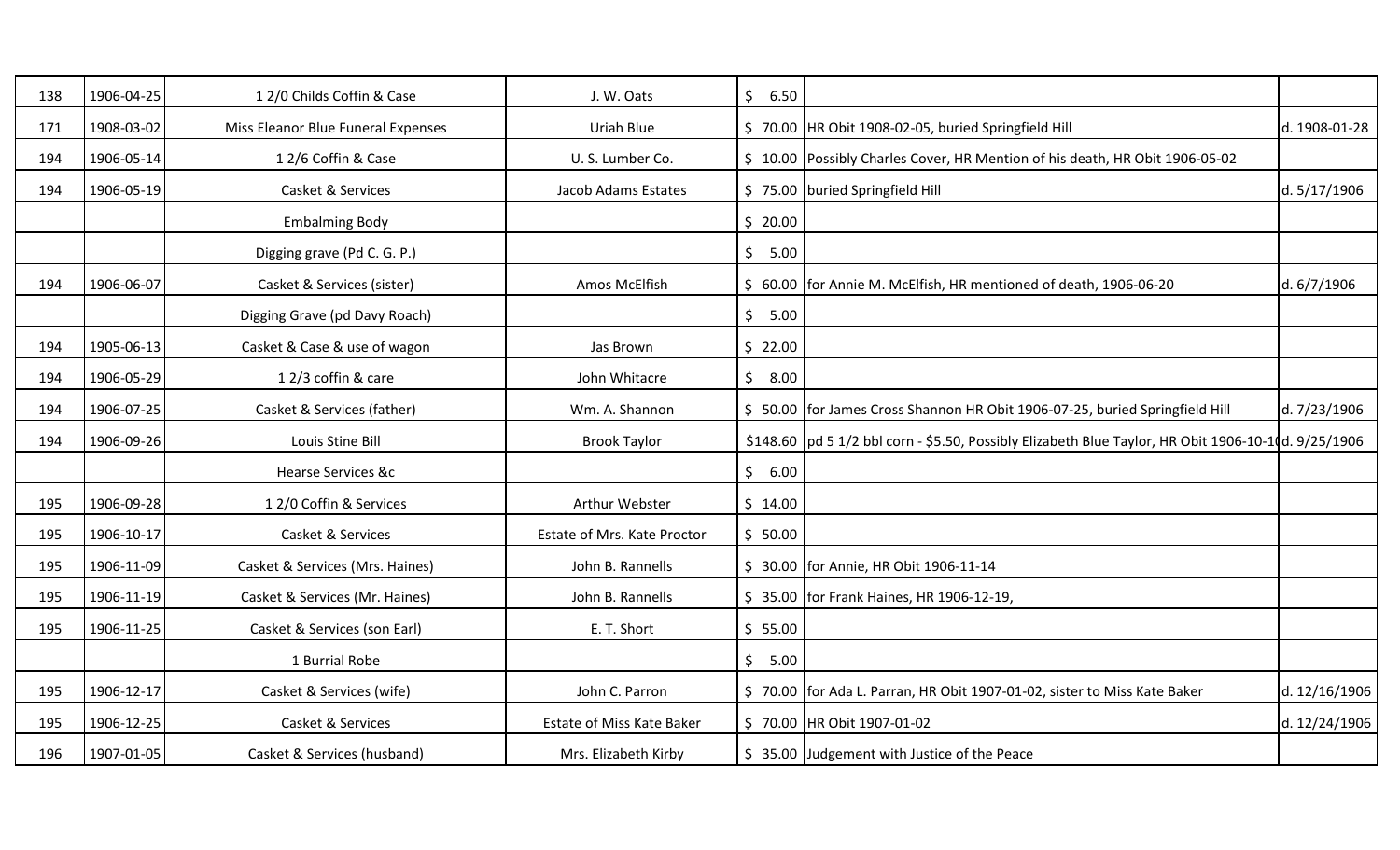| 196 | 1907-02-04 | Casket & Services (widow)                      | Harrison Strieby's Estate                      |                      | \$55.00   partial pymt Dehaven, HR Obit 1907-02-13                                           |              |
|-----|------------|------------------------------------------------|------------------------------------------------|----------------------|----------------------------------------------------------------------------------------------|--------------|
|     |            | 1 Burial Robe                                  |                                                | \$<br>6.00           |                                                                                              |              |
| 196 | 1907-02-04 | Casket & Services (wife)                       | Z. Johnson                                     |                      | \$ 65.00 A. L. Ewers check, HR Obit 1907-02-06                                               | d. 2/2/1907  |
|     |            | 1 box loose flowers from Cumberld              |                                                | \$5.00               |                                                                                              |              |
|     |            | Expressage on flowers                          |                                                | \$<br>0.25           |                                                                                              |              |
|     |            | Delivery same                                  |                                                | \$1.50               |                                                                                              |              |
| 196 | 1907-03-05 | <b>Walnut Coffin &amp; Services</b>            | Jim Taylor                                     | \$45.00              |                                                                                              |              |
| 196 | 1907-03-21 | 12/0 Child's Coffin & box                      | <b>Howard Lambert</b>                          | \$                   | 7.00 charged to Wagoner Bros.                                                                |              |
|     |            | Digging Grave (pd. Parsons)                    |                                                | \$3.00               |                                                                                              |              |
| 196 | 1907-03-28 | 12/6 Child's Coffin & Case                     | <b>Walter Short</b>                            |                      | \$ 10.00 Mary, 9 mos. old, HR Obit 1907-04-10, Walter also died near this date               |              |
| 196 | 1907-03-28 | Casket & Services                              | Thomas Cox's Estate                            |                      | \$ 30.00 HR Obit 1907-04-03                                                                  | d. 3/27/1907 |
|     |            | 1 Burial Robe                                  |                                                | \$<br>6.00           |                                                                                              |              |
|     |            | Digging Grave (Pd. Roach)                      |                                                | \$<br>5.00           |                                                                                              |              |
| 203 | 1906-07-26 | Casket & Services (Miss Ann)                   | W. F. Singhass, Agent for A. McElfish \$ 60.00 |                      |                                                                                              |              |
|     |            | Digging Grave (Davy Roach)                     |                                                | \$<br>5.00           |                                                                                              |              |
| 205 | 1910-12-26 | Mrs. Walls Funeral Expenses                    | Daily & Walls                                  | \$55.00              |                                                                                              |              |
| 218 | 1908-01-29 | Hearse Services for burrying Mother            | <b>Raymond Montgomery</b>                      |                      | $$ 15.00$ HR mention of death 1908-02-05                                                     | d. 1/28/1908 |
| 234 | 1907-04-01 | Casket & Services                              | <b>Walter Short's Estate</b>                   |                      | \$ 55.00   HR Obit 1907-04-10, buried Springfield Hill                                       |              |
|     |            | Digging grave (pd Parsons)                     |                                                | $\mathsf{S}$<br>5.00 |                                                                                              |              |
| 234 | 1907-04-02 | Hearse & Services from Greenspring to Cemetery | Estate of Mrs. F. M. French                    |                      | \$ 25.00 Pd by Racey & Guthrie, HR Obit 1907-04-03                                           | d. 3/31/1907 |
|     |            | Amt to E. W. Ansell Grave &c                   |                                                | \$                   | 8.00 Interesting Article on legal case, told in Tales of the South Branch by J. S. Zimmerman |              |
|     |            | W. W. Carder carriage                          |                                                | \$<br>3.00           |                                                                                              |              |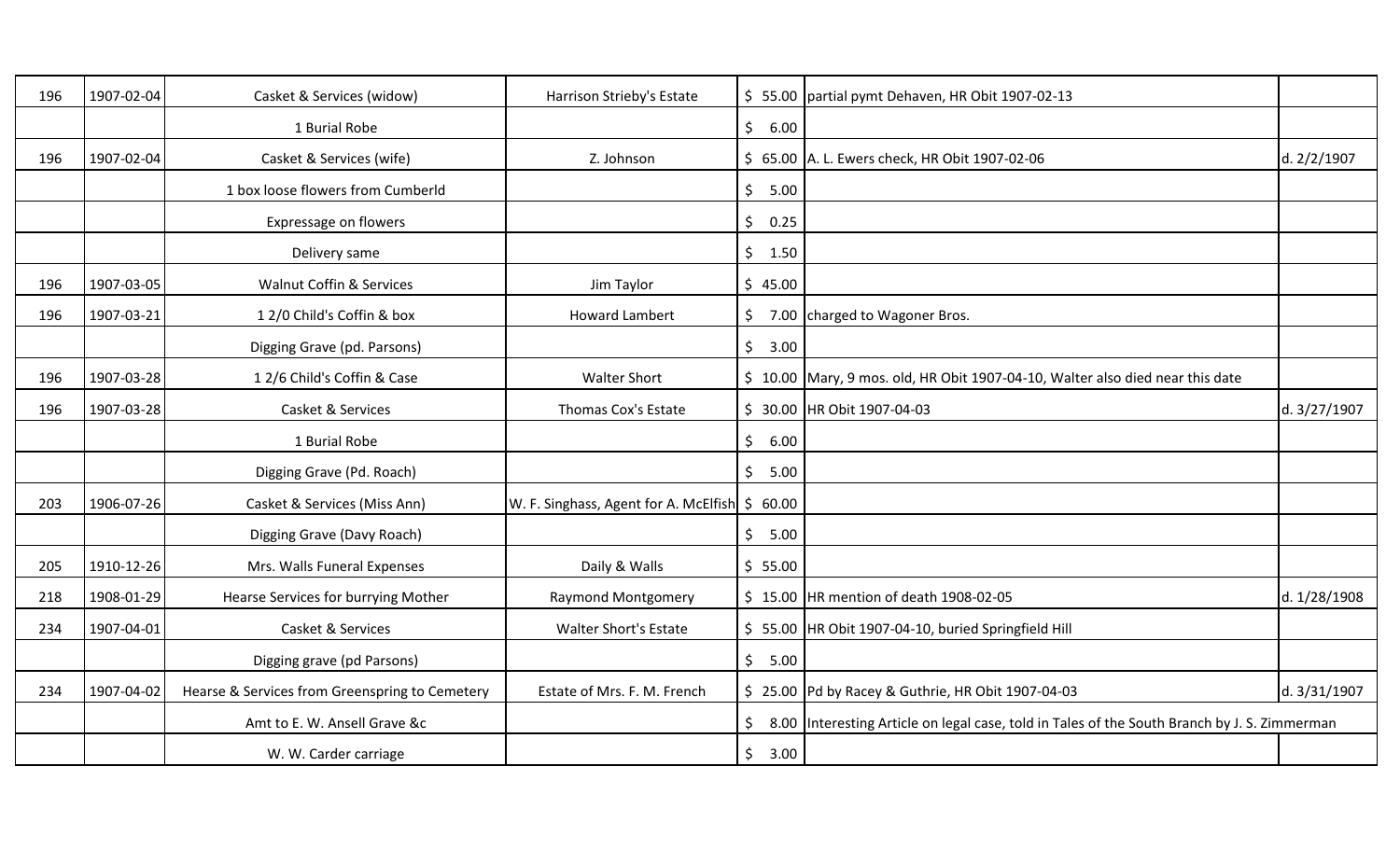|     |            | Arthur Light - Team & rough box      |                                  | $\zeta$<br>3.00       |                                                                           |               |
|-----|------------|--------------------------------------|----------------------------------|-----------------------|---------------------------------------------------------------------------|---------------|
|     |            | Jas H Blue - carriage                |                                  | $\frac{1}{2}$<br>3.00 |                                                                           |               |
|     |            | N. B. Guthrie - 2 Buggies            |                                  | \$<br>4.00            |                                                                           |               |
|     |            | Muslin &c for grave                  |                                  | \$1.50                |                                                                           |               |
|     |            | Cash Pd Rev. Snook (services)        |                                  | \$5.00                |                                                                           |               |
| 234 | 1907-04-06 | Casket & Services (Nora)             | S. W. Orndorff                   | \$25.00               |                                                                           |               |
| 234 | 1907-04-06 | 1- Child's Coffin & case             | Lou Lewis                        | $\zeta$<br>6.00       |                                                                           |               |
| 234 | 1907-05    | 1 Child's coffin & box & services    | William Fields                   | $\zeta$<br>6.00       |                                                                           |               |
|     |            | Amt. pd. C. G. Parsons digging grave |                                  | \$2.50                |                                                                           |               |
| 234 | 1907-05-02 | Casket & Services father             | John McBride                     | \$45.00               |                                                                           |               |
|     |            | Digging Grave (pd. Parsons)          |                                  | \$5.00                |                                                                           |               |
|     | 1907-07-28 | 14/0 Gloss White Coffin & Services   | T. Loss Blue                     |                       | \$22.00 Helen, HR Obit 1907-08-07, buried Springfield Hill                | d. 8/3/1907   |
| 235 |            |                                      |                                  |                       |                                                                           |               |
|     |            | Legal Judgement                      | additional info on scanned image |                       |                                                                           |               |
| 235 | 1907-08-08 | 1 - P. K. Casket & case              | E. Lee Henderson                 | \$16.00               |                                                                           |               |
| 235 | 1907-12-03 | 1 - casket& services                 | George Darr                      | \$40.00               |                                                                           |               |
|     |            | 1 - Burial Robe (Mrs. Mills)         |                                  | $\zeta$<br>6.00       |                                                                           |               |
| 235 | 1907-12-17 | 1 - Walnut Coffin & case             | <b>Howard Rannells</b>           | \$27.50               |                                                                           |               |
| 235 | 1907-12-24 | Casket, case & Services              | <b>Estate of Amos McElfish</b>   |                       | \$125.00 ck C. M. French, Admin., HR Obit 1907-12-25, his will 1908-01-01 | d. 12/22/1907 |
|     |            | 1 Burial Suit                        |                                  | \$15.00               |                                                                           |               |
|     |            | Digging Grave (C. G. Parsons)        |                                  | \$5.00                |                                                                           |               |
| 235 | 1907-12-25 | Casket, case & Services (widow)      | Jacob Adams Estate               |                       | \$70.00 Sallie, HR Obit 1908-01-01, buried Springfield Hill               | d. 12/25/1907 |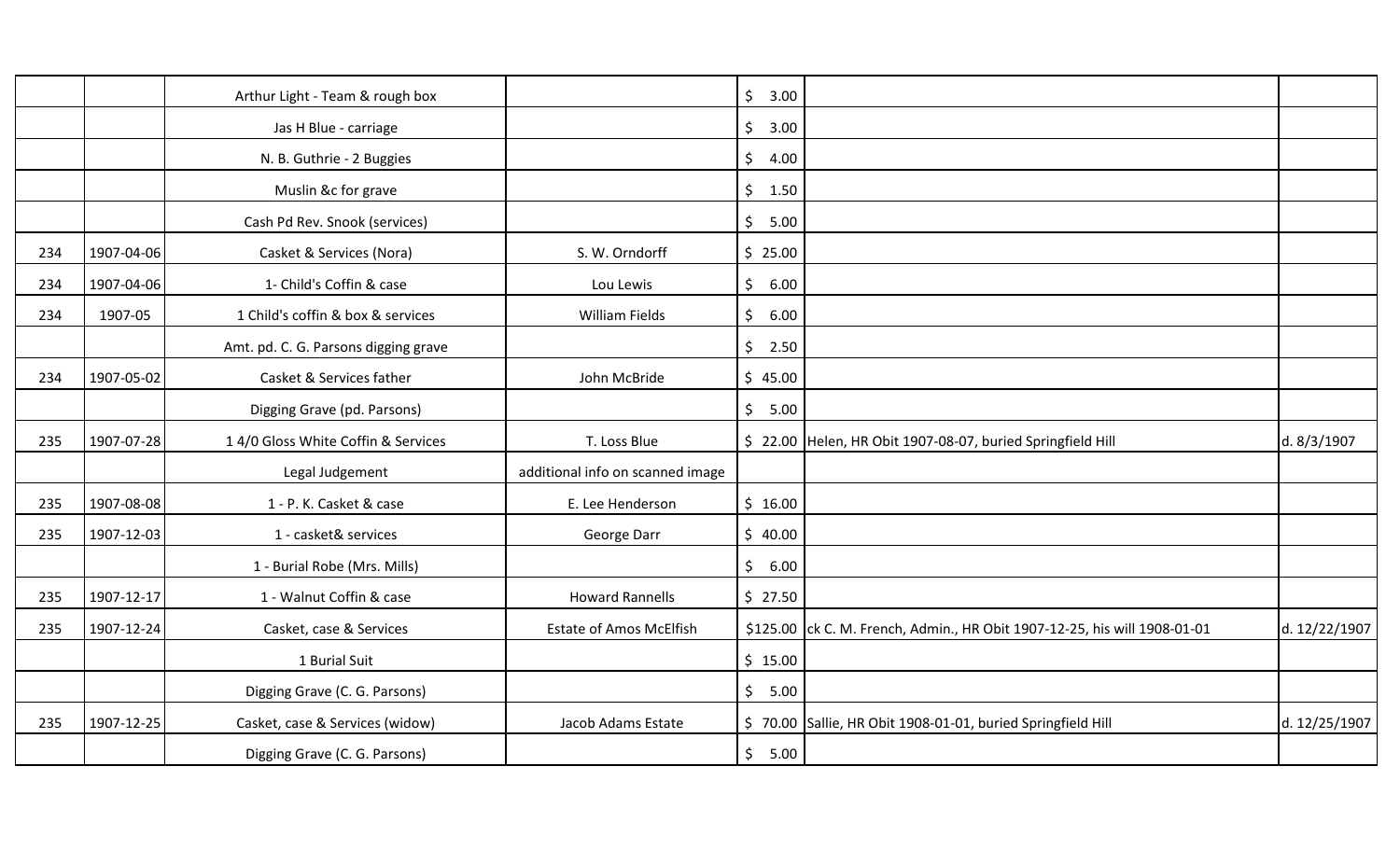|     |            | 1 Box flowers Cumberld & Ex   |                           | $\zeta$<br>5.30       |                                                                                                   |              |
|-----|------------|-------------------------------|---------------------------|-----------------------|---------------------------------------------------------------------------------------------------|--------------|
| 236 | 1908-01-31 | <b>Casket Services</b>        | Miss Elanor Blue's Estate |                       | \$55.00 Charged to Uriah Blue, HR Obit 1908-02-05, buried Springfield Hill                        | d. 1/27/1908 |
|     |            | 1 Black Duss                  |                           | \$10.00               |                                                                                                   |              |
|     |            | Digging Grave (C. G. Parsons) |                           | \$<br>5.00            |                                                                                                   |              |
| 236 | 1908-02-15 | Casket & Services             | John Kenney               | \$.                   | 30.00 HR mention of death 1908-03-04                                                              | d. 2/14/1908 |
|     |            | 1 Burrial Robe                |                           | \$<br>6.00            |                                                                                                   |              |
|     |            | Digging Grave (C. G. Parsons) |                           | \$<br>5.00            |                                                                                                   |              |
| 236 | 1908-03-18 | Casket & case                 | John Fleek                |                       | $$40.00$ ck Dr. Lantz                                                                             |              |
|     |            |                               | <b>Black Robe</b>         | $\zeta$<br>5.00       |                                                                                                   |              |
| 236 | 1908-03-23 | Casket & case                 | Alexander McOrr Estate    | \$35.00               |                                                                                                   |              |
|     |            | 1 suit close                  |                           | \$8.00                |                                                                                                   |              |
| 236 | 1908-03-26 | Casket, case & Services       | Robt W. Dennison          |                       | \$45.00 HR Obit 1908-04-08                                                                        | d. 3/24/1908 |
| 236 | 1908-03-26 | Casket & case                 | McClary (by Andy Thomas)  | \$25.00               |                                                                                                   |              |
| 236 | 1908-03-27 | Casket & case                 | McClary (by Andy Thomas)  | \$40.00               |                                                                                                   |              |
|     |            | Robe                          |                           | $\frac{1}{2}$<br>5.00 |                                                                                                   |              |
|     |            | 1 Pr. Slippers                |                           | \$1.25                |                                                                                                   |              |
| 237 | 1908-03-31 | Child's Coffin Services &c    | Ashby W. Dorsey           |                       | \$15.00 HR mention of death of infant child, 1908-04-01, son buried Springfield Hill d. 3/29/1908 |              |
|     |            | Digging grave                 |                           | \$2.00                |                                                                                                   |              |
| 237 | 1908-04-13 | Casket & Services             | Robert Johnson            | \$40.00               |                                                                                                   |              |
| 237 | 1908-04-14 | Casket & Services             | Jerry Malone              | \$45.00               |                                                                                                   |              |
| 237 | 1908-04-23 | Casket, case & services       | Dane Jewels Estate        |                       | \$ 30.00 Cash by Charley, HR Obit 1908-04-28, buried Blue/Jewell Cemetery                         | d. 4/21/1908 |
| 237 | 1908-07-10 | Casket & Services (Mrs. See)  | Ashton Meachem            | \$47.00               |                                                                                                   |              |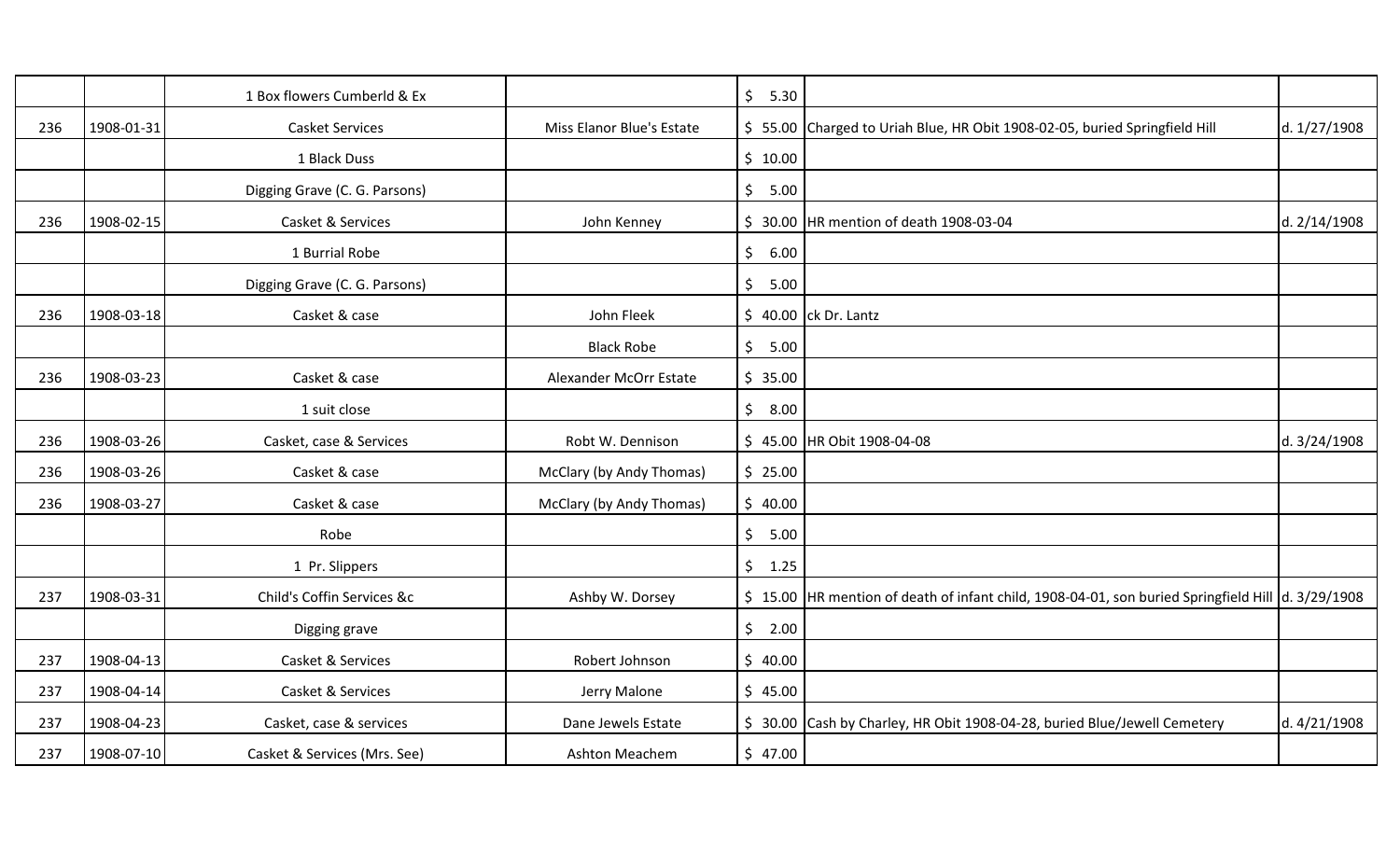|     | 1908-09-28 | Casket & Services (Mrs. Piles)           | Charley Dowden         |                       | \$ 45.00 Jane HR Obit 1908-09-30, buried Springfield Hill | d. 9/27/1908  |
|-----|------------|------------------------------------------|------------------------|-----------------------|-----------------------------------------------------------|---------------|
| 237 | 1908-09-30 | Casket & Services                        | Hugh Simpson Estate    |                       | \$45.00 Cash by H. Sol Simpson ad, HR Obit 1908-10-07     | d. 9/29/1908  |
|     |            | 1 Suit Close                             |                        | \$10.00               |                                                           |               |
|     |            | Digging Grave (C. G. Parsons)            |                        | \$5.00                |                                                           |               |
| 237 | 1908-10-13 | 4/0 00 Coffin, case, & services          | Andy J. Horne          | \$20.00               |                                                           |               |
| 237 |            | 2/0 Child's Coffin & hearse              | H. Sol Simpson         | $\zeta$<br>9.00       |                                                           |               |
|     |            | Digging graves ct. Roach                 |                        | \$2.50                |                                                           |               |
| 238 | 1908-11-04 | Casket & Services                        | Dave Farfax Estate     |                       | $\frac{1}{2}$ 25.00 ck by C. Pancake, 10 1/2 bbl corn     |               |
| 238 | 1908-11-24 | <b>Burrial Suit</b>                      | Andy Thomas            | \$8.00                |                                                           |               |
| 238 | 1908-11-26 | Casket & case                            | Vanmeter Bias          | \$40.00               |                                                           |               |
| 238 | 1908-12-07 | Casket & services                        | A. Rouser's Estate     |                       | $$55.00$ ck of C. H. Rouzee                               |               |
|     |            | 1 Black Burrial Suit                     |                        | \$9.00                |                                                           |               |
| 238 | 1908-12-23 | Casket & services                        | Andy O. Thomas         | \$55.00               |                                                           |               |
|     |            | 1 Black Burrial Suit                     |                        | $\frac{1}{2}$<br>8.00 |                                                           |               |
| 238 | 1908-12-27 | Casket & Services                        | Alex Snapp Estate      |                       | \$75.00 check of G. T. Michaels, Admin.                   |               |
|     |            | 1 Reath Mettal Flowers                   |                        | \$2.50                |                                                           |               |
| 275 | 1910-09-08 | Livery (\$1.25) Child's Coffin & Service | John Shearwood         | 9.25<br>\$            |                                                           |               |
| 283 | 1909-04-30 | Bal. on Mother's funeral ex              | Wm. A. Shannon         | \$15.00               |                                                           |               |
| 288 | 1909-01-31 | <b>Funeral Bill</b>                      | Capt. Isaac Kuykendall |                       | \$50.00 HR Obit 1909-12-01                                | d. 11/29/1909 |
| 306 | 1908-05-28 | Hearse & Services burrying Collman       | Racy & Guthrie         | $\frac{1}{2}$<br>6.00 |                                                           |               |
| 306 | 1908-06-29 | burrying 3 Italians, services 1.25       | Racy & Guthrie         | \$<br>3.10            |                                                           |               |
| 306 | 1908-12-30 | Expenses trip to Grafton for hearse      | Racy & Guthrie         | \$<br>8.70            |                                                           |               |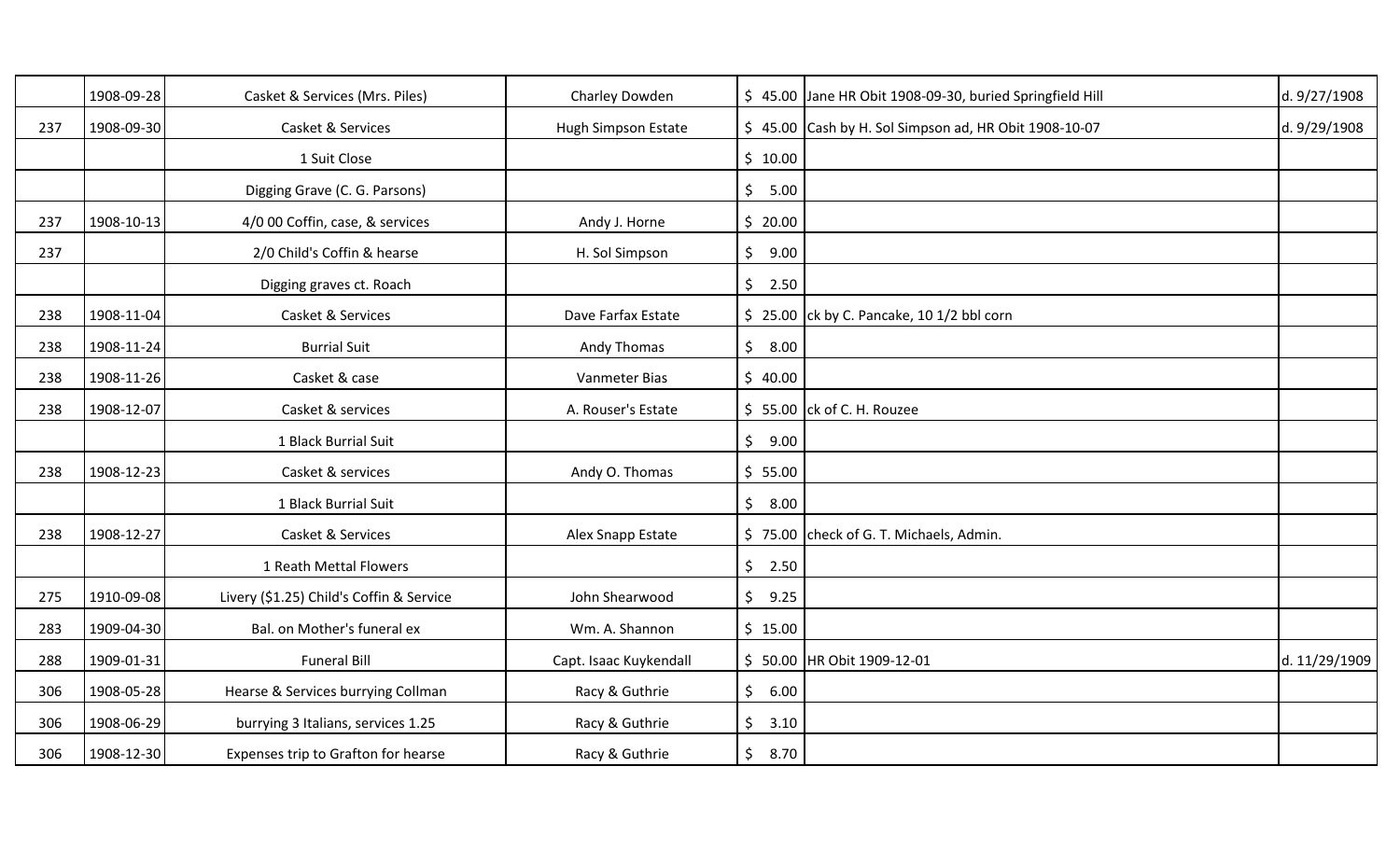|     | 1908-12-30 | Hearse services burrying man at Augusta     | Racy & Guthrie            | \$10.00    |                                                                                                     |               |
|-----|------------|---------------------------------------------|---------------------------|------------|-----------------------------------------------------------------------------------------------------|---------------|
| 306 | 1910       | Services Mr. Gilkin funeral                 | Racy & Guthrie            | \$5.00     |                                                                                                     |               |
| 306 | 1910-11-20 | Services burrying Hol Williams              | Racy & Guthrie            |            | \$1.50 Possibly services for Ed Nealis, employee of Williams, HR Obit 1910-11-16                    | d. 11/12/1910 |
| 306 | 1911-03-28 | Hearse services Mr. F. P. Allen             | Racy & Guthrie            |            | \$12.50 HR mention of death 1911-03-28, buried Moorefield                                           | d. 3/26/1911  |
| 306 | 1911-03-28 | Services Harmison, Thompson, & Leatherman   | Racy & Guthrie            |            | \$10.00 Obituaries for all of these names in 1911-03-29 & 1911-04-05                                |               |
| 342 | 1909-01-26 | Cash pd. J. D. Pownell, Agt. US Express Co. |                           |            |                                                                                                     |               |
|     |            | C.O.D. wife remains                         | John G. Monroe            |            | \$57.15  pd. 1.5 ac. Land in Swishers Hollow, HR mention of death 1909-01-26                        | d. 1/22/1909  |
|     |            | Hearse & Services funeral                   |                           | \$10.00    |                                                                                                     |               |
|     |            | Cash pd C. G. & J. G. Parsons Graves        |                           | \$5.00     |                                                                                                     |               |
|     |            | Interest                                    |                           | \$2.85     |                                                                                                     |               |
| 342 | 1909-02-13 | 1 - 2/6 Child's coffin & case               | Jas. Whitacre             | \$7.50     |                                                                                                     |               |
| 342 | 1909-03-01 | 3/0 Plush Casket & Services                 | E. W. Noland              | \$25.00    |                                                                                                     |               |
| 342 | 1909-03-01 | 2/9 Child's Coffin & case                   | E. W. Chaney              | \$7.50     |                                                                                                     |               |
| 342 | 1909-04-24 | 2/0 Childs Coffin & Case                    | E. J. Johnson             | \$<br>6.50 |                                                                                                     |               |
| 342 | 1909-05-05 | 1 Casket & Services (wife)                  | John D. Crabtree          |            | $$50.00$ Cash by L. V. Twigg                                                                        |               |
| 342 | 1909-05-20 | Casket & Services                           | Mrs. Mary Milleson Estate |            | \$100.00 ck. Wm. J. & S. C. Milleson, Adm., HR Obit 1909-05-26, buried Three Churches Baptist Churc |               |
|     |            | Embalming                                   |                           | \$15.00    |                                                                                                     |               |
|     |            | <b>Flowers from Cumberland</b>              |                           | \$8.75     |                                                                                                     |               |
|     |            | Grave, Muslin &c                            |                           | \$<br>6.00 |                                                                                                     |               |
|     |            | Expressage on flowers                       |                           | \$<br>0.30 |                                                                                                     |               |
| 342 | 1909-05-21 | 2/1 Childs Coffin & case                    | John O. Wilson            | \$<br>5.00 |                                                                                                     |               |
| 343 | 1909-06-09 | 2/6 White Plush Casket & Services           | Jacob Long                | \$25.00    |                                                                                                     |               |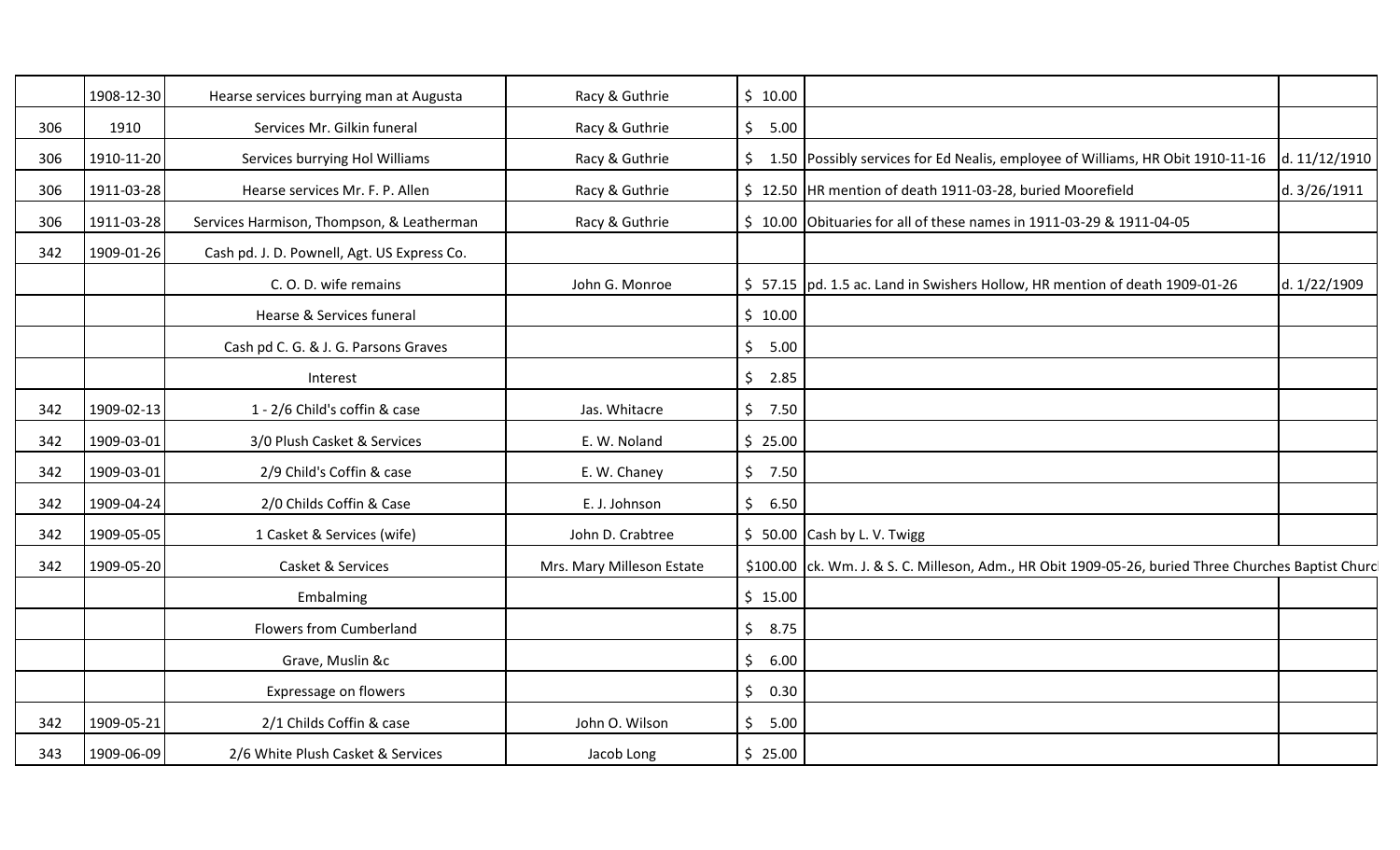| 343 | 1909-06-10 | Casket & Services                               | S. T. McGlathery Estate      |                 | \$ 60.00 ck of E. A. Mc, HR Obit 1909-06-19              | d. 6/11/1909 |
|-----|------------|-------------------------------------------------|------------------------------|-----------------|----------------------------------------------------------|--------------|
|     |            | <b>Embalming body</b>                           |                              | \$15.00         |                                                          |              |
|     |            | <b>Flowers from Cumberld</b>                    |                              | \$<br>3.50      |                                                          |              |
|     |            | Expressage on same                              |                              | $\zeta$<br>0.30 |                                                          |              |
| 343 | 1909-06-16 | Casket & Services                               | <b>B. Haines Estate</b>      |                 | \$40.00 Cash of Miss Allice Hartley, HR Obit 1909-06-23  |              |
|     |            | Embalming body                                  |                              | \$15.00         |                                                          |              |
| 343 | 1909-06-23 | Casket & Services                               | Ed Wolford                   |                 | \$ 50.00 Isabel, HR Obit 1909-06-30, buried Indian Mound |              |
| 343 | 1909-07-05 | Casket & Services (son)                         | E. B. Wagner & wife          | \$35.00         |                                                          |              |
| 343 | 1909-07-05 | 3/10 pk coffin & case                           | Clayton R. Long              | \$25.00         |                                                          |              |
|     |            | 1 pr white stockings & white slippers           |                              | \$1.50          |                                                          |              |
| 344 | 1909-07-15 | Casket & Services                               | John W. Kerns Estate         |                 | \$ 50.00 HR Obit 1909-07-21, buried Springfield Hill     | d. 7/9/1909  |
|     |            | 1 Burrial Robe                                  |                              | \$6.00          |                                                          |              |
|     |            | Digging grave                                   |                              | \$<br>5.00      |                                                          |              |
| 344 | 1909-07-16 | Casket & Case                                   | William Darr                 | \$30.00         |                                                          |              |
|     |            | Expressage on Stools (returning)                |                              | \$<br>0.30      |                                                          |              |
| 344 | 1909-07-23 | Casket & case for father                        | John Dean                    | \$25.00         |                                                          |              |
| 344 | 1909-07-23 | Casket, case & services                         | E. A. McGlathery             | \$60.00         |                                                          |              |
|     |            | Flowers (\$3.50), Expressage (\$.30)            |                              | \$3.80          |                                                          |              |
| 344 | 1909-08-24 | Walnut Casket & Services                        | Mrs. Catherine Parker Estate |                 | \$ 85.00 HR Obit 1909-08-25                              | d. 8/22/1909 |
|     |            | Embalming body                                  |                              | \$15.00         |                                                          |              |
|     |            | Digging Grave & Cleaning up (pd. C. G .Parsons) |                              | \$<br>6.00      |                                                          |              |
| 344 | 1909-09-02 | 2/0 Coffin & case                               | John O. Wilson               | \$<br>7.00      |                                                          |              |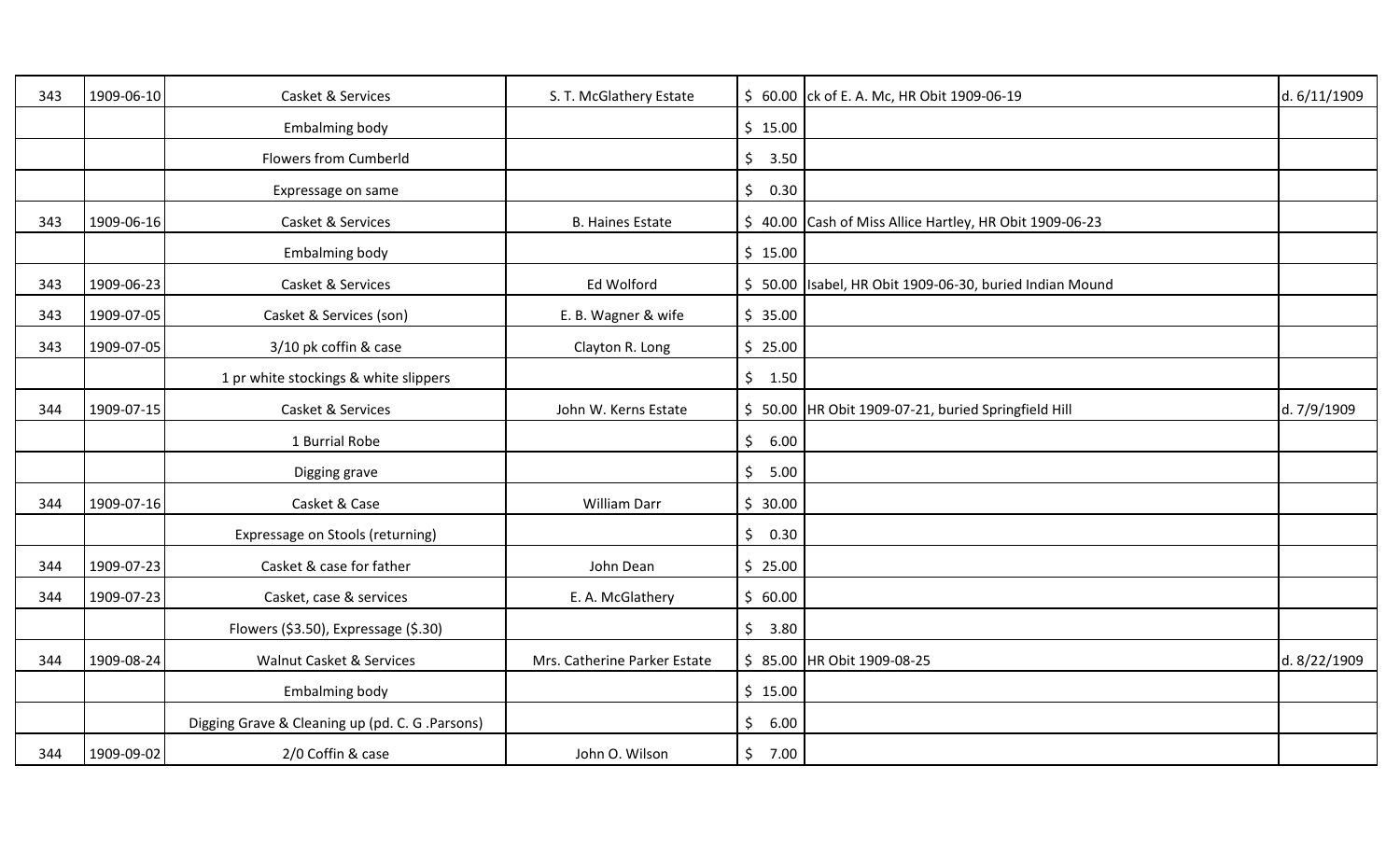| 344 | 1909-09-02 | Casket & Services                  | E. J. Wilson               | \$25.00 |                                                            |               |
|-----|------------|------------------------------------|----------------------------|---------|------------------------------------------------------------|---------------|
| 344 | 1909-09-21 | Child's Coffin - Cash & Grave      | <b>Hampshire County</b>    | \$      | 7.00 Co order                                              |               |
|     |            | for Minnie Brown Child             |                            |         |                                                            |               |
| 345 | 1909-10-23 | Casket & Services Son Geo          | John Will Smith            |         | \$ 50.00 HR Obit 1909-11-03                                | d. 10/23/1909 |
| 345 | 1909-10-31 | Casket & Services                  | Thomas Allen's Estate      |         | \$45.00 HR mention of death 1909-11-03, buried at Eusebia  | d. 10/30/1909 |
| 345 | 1909-11-06 | Casket & case                      | Mrs. Vanmeter Estate       |         | \$40.00 HR mention of death 1909-11-10                     |               |
| 345 | 1909-11-22 | Casket & Services (mother)         | Jas M. Proctor             |         | \$55.00 Arbelon, HR Obit 1909-12-01                        |               |
|     |            | Digging Graves (pd. J. G. Parsons) |                            | \$5.00  |                                                            |               |
| 345 | 1909-11-29 | 2/6 Child's Coffin & case          | Perry Malcolm              | \$8.00  |                                                            |               |
| 345 | 1909-12-02 | Casket & Services                  | Capt. I. Kuykendall Estate |         | \$50.00 HR Obit 1909-12-01                                 | d. 11/29/1909 |
|     |            | <b>Digging Grave</b>               |                            | \$5.00  |                                                            |               |
| 368 | 1910-01    | 2/0 Childs Coffin                  | E. W. Chaney               | \$5.00  |                                                            |               |
| 368 | 1910-02-14 | Casket & Services Geo              | Charley Smith              |         | \$50.00 HR 1910-02-23                                      | d. 2/12/1910  |
|     |            | Digging Grave (J.G. P. & Wode)     |                            | \$5.00  |                                                            |               |
| 368 | 1910-03-14 | Cash Pd. Pownell Agt               | Wm. M. Smith               |         | \$40.00 Cash of Martha                                     |               |
|     |            | 2 Telegrams                        |                            | \$      | 0.80 Cash of Wm M                                          |               |
|     |            | Return charges on money            |                            |         | $\frac{1}{2}$ 0.25 Cash of Dave                            |               |
|     |            | Expressage on body                 |                            | \$.     | 6.90 Cash of Wm M                                          |               |
|     |            | Hearse & Services                  |                            |         | $$10.00$ Cash of Miss May                                  |               |
|     |            | Digging Grave (J.G. P. & Wode)     |                            | \$5.00  |                                                            |               |
| 368 | 1910-03-18 | Casket & Services (husband)        | Mrs. J. W. Hass            |         | \$ 60.00 Cash of Taylor, HR Obit 1910-03-23, buried Levels |               |
| 368 | 1910-04-22 | Casket & Services                  | Mrs. Susan Wall's Estate   |         | \$ 50.00 HR Obit 1910-04-27                                | d. 4/20/1910  |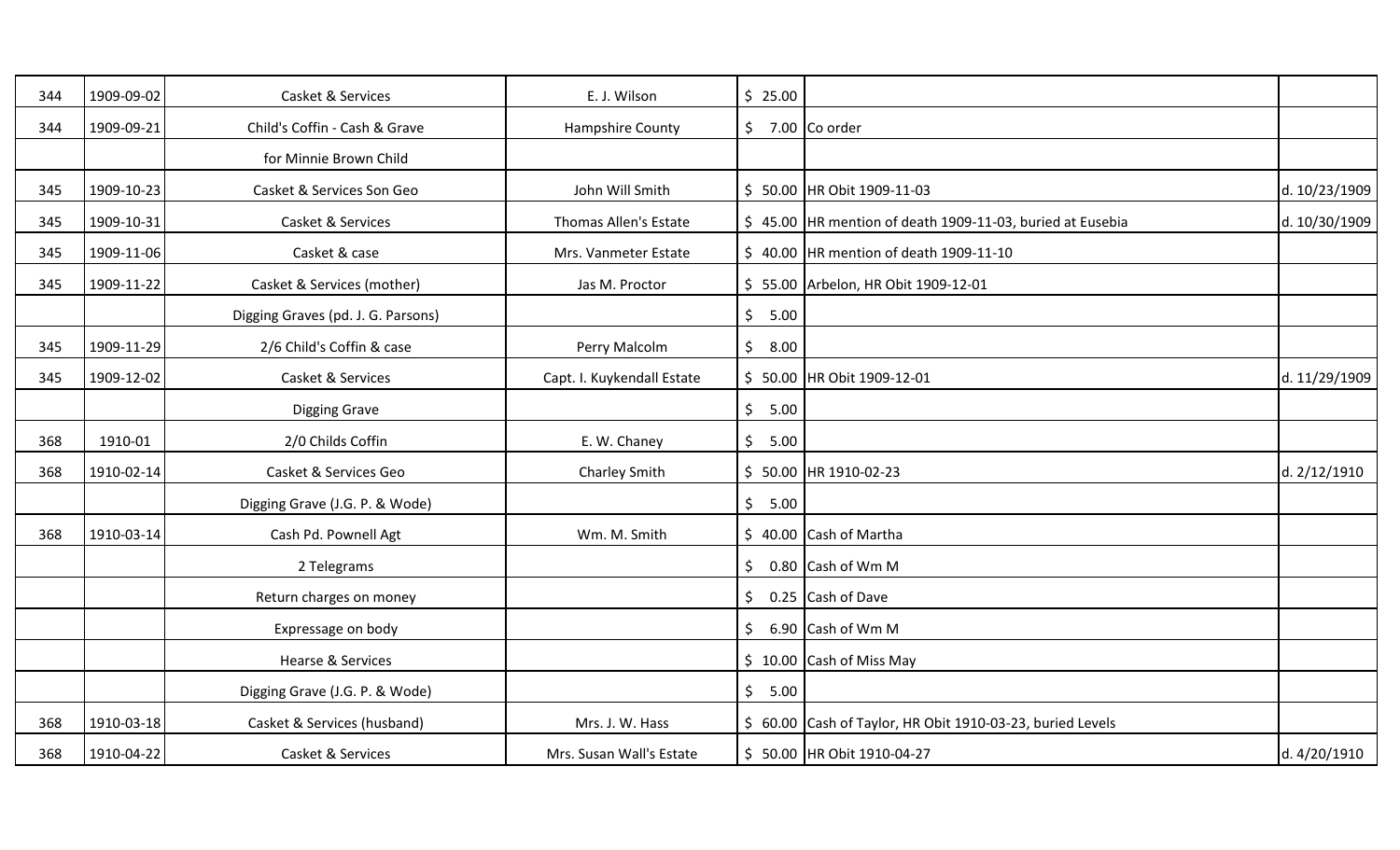|     |            | Digging Grave (wagon & J.G. P.)        |                      | $\zeta$<br>5.00 |                                                                             |              |
|-----|------------|----------------------------------------|----------------------|-----------------|-----------------------------------------------------------------------------|--------------|
| 368 | 1910-04-26 | Square Walnut Casket & Services        | Z. Johnson Estate    |                 | \$125.00 A. L. Ewers check, HR Obit 1910-04-27, buried Wesley Chapel        |              |
| 368 | 1910-05-10 | 1 4/0 Childs Coffin & Services         | John Washington      |                 | $\frac{1}{2}$ 15.00 Lidia, HR death mentioned 1910-05-18, 6 yrs. old, burnt |              |
| 369 | 1910-06-15 | Casket & Services                      | W. B. Berry          | \$54.00         |                                                                             |              |
|     |            | <b>Burial Robe</b>                     |                      |                 |                                                                             |              |
|     |            | Sheaf Wheat                            | for Jas Berry        |                 |                                                                             |              |
| 369 | 1910-06-16 | 2/6 Childs Coffin & Services           | J. W. Hartman        | \$10.00         |                                                                             |              |
|     |            | <b>Digging Grave</b>                   |                      | \$1.00          |                                                                             |              |
| 369 | 1910-07-06 | Casket & Services (Maud)               | Mrs. Victoria Fields |                 | \$ 50.00   HR Obit 1910-07-20, buried Springfield Hill                      | d. 7/5/1910  |
|     |            | 1 Black Burrial Duss                   |                      | \$<br>6.00      |                                                                             |              |
|     |            | <b>Digging Grave</b>                   |                      | \$<br>5.00      |                                                                             |              |
|     |            |                                        |                      |                 |                                                                             |              |
| 369 | 1910-07-13 | 2/0 Childs Coffin & Trip to Cumberland | H. S. Roach (Davy)   | \$11.00         |                                                                             |              |
|     |            | Digging Grave & Services               |                      |                 |                                                                             |              |
| 369 | 1910-08-05 | <b>Hearse &amp; Services</b>           | E. J. Johnson Estate |                 | \$10.00   "Ed", HR Obit 1910-08-10                                          | d. 8/4/1910  |
| 369 | 1910-08-24 | Casket for Miss Mary Wagoner           | E. W. Chaney         | \$35.00         |                                                                             |              |
| 369 | 1910-09-12 | 1 3/0 White Coffin & Services          | <b>Walter Rousee</b> |                 | \$15.00 HR mention of death of son 1910-09-14                               |              |
| 369 | 1910-09-23 | 15/6 Coffin & case & Services          | Abe Sirk             | \$25.00         |                                                                             |              |
|     |            | <b>Digging Grave</b>                   |                      | \$<br>5.00      |                                                                             |              |
| 370 | 1910-09-25 | Hearse & Services (son)                | Mrs. Effie B. Wilson |                 | \$ 10.00 Nathan Ivin HR 1910-09-28, buried Springfield Hill                 | d. 9/23/1910 |
|     |            | <b>Digging Grave</b>                   |                      | $\zeta$<br>5.00 |                                                                             |              |
| 370 | 1910-10-26 | Hearse & Services                      | Geo. S. Seeders      | \$10.00         |                                                                             |              |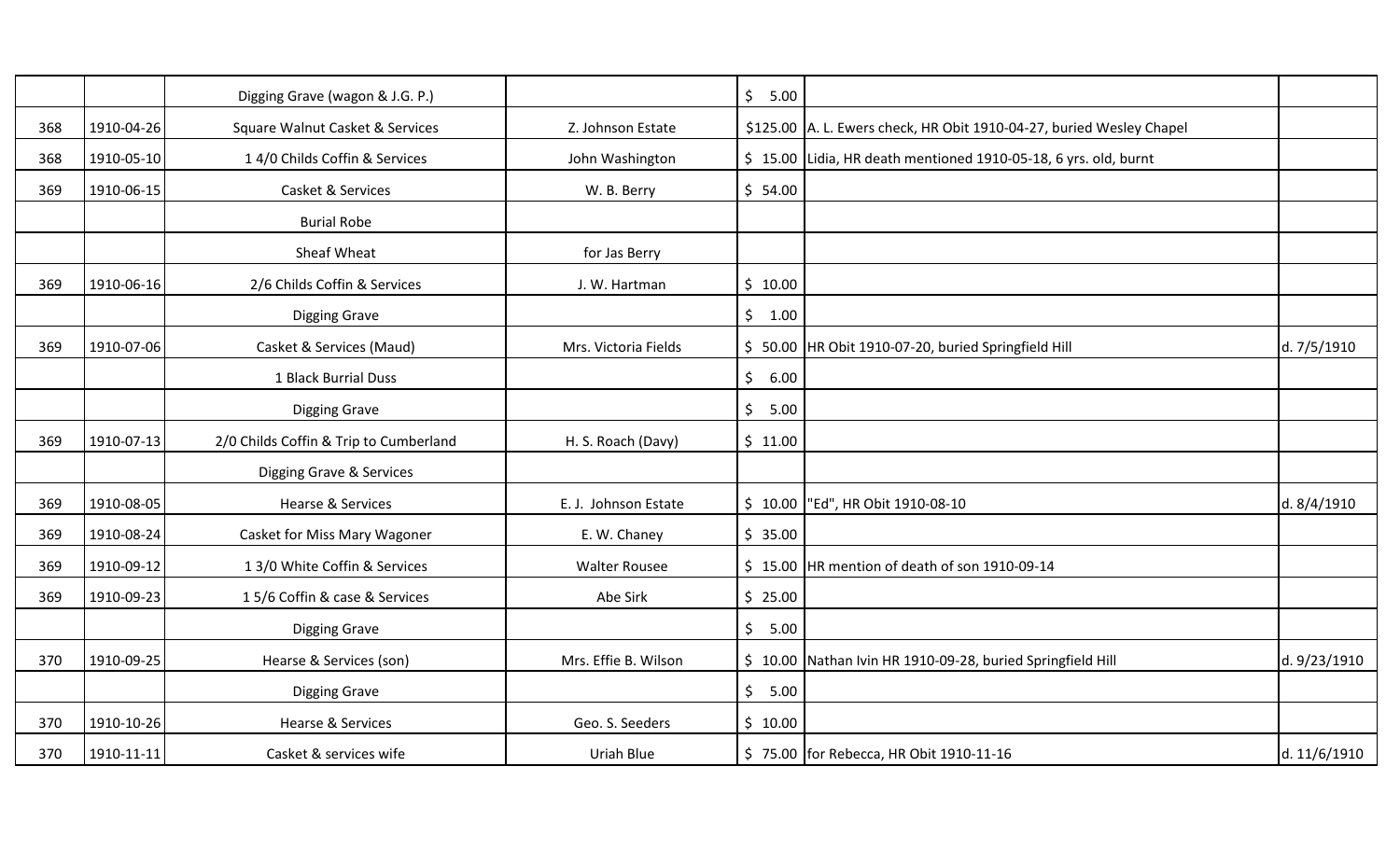|     |            | <b>Digging Graves</b>                |                        | $\zeta$<br>5.00             |                                                                                                     |               |
|-----|------------|--------------------------------------|------------------------|-----------------------------|-----------------------------------------------------------------------------------------------------|---------------|
|     |            | Flowers from Cumberland - expressage |                        | \$2.75                      |                                                                                                     |               |
| 370 | 1910-11-18 | Casket & Services (Sister N)         | A. L. Ewers            |                             | \$ 60.00 Nannie V., HR Obit 1910-11-23                                                              | d. 11/17/1910 |
|     |            | Flowers from Cumberland              |                        | \$3.75                      |                                                                                                     |               |
| 370 | 1910-11-22 | Casket & Services (Wife)             | <b>Ed Parrell</b>      | \$35.00                     |                                                                                                     |               |
| 370 | 1911-01-04 | Casket & Services                    | C. W. Singhass' Estate |                             | \$100.00 ck. from Mrs. Singhass, HR Obit 1911-01-04, killed by a train, buried in Windd. 12/28/1910 |               |
|     |            | Embalming                            |                        | \$10.00                     |                                                                                                     |               |
|     |            | Ticket to Winchester (Corpse)        |                        | \$3.80                      |                                                                                                     |               |
|     |            | Cash for Mile Ticket                 |                        | \$20.00                     |                                                                                                     |               |
|     |            | <b>Fixing Insurance Papers</b>       |                        | \$1.50                      |                                                                                                     |               |
| 370 | 1911-01-10 | Casket & Services (mother)           | John Kittner           | \$35.00                     |                                                                                                     |               |
|     |            | 1 Burrial Robe                       |                        | \$5.00                      |                                                                                                     |               |
|     |            | <b>Digging Grave</b>                 |                        | $\ddot{\mathsf{S}}$<br>5.00 |                                                                                                     |               |
| 371 | 1911-01-17 | Casket & Services                    | John Daily's Estate    | \$75.00                     | HR Obit 1911-02-01                                                                                  | d. 1/15/1911  |
|     |            | <b>Burrial Suit</b>                  |                        | \$12.00                     |                                                                                                     |               |
|     |            | Digging Grave (pd. C. G. & J. G. P)  |                        | \$5.00                      |                                                                                                     |               |
| 371 | 1911-01-20 | 2/6 Childs Coffin & box              | Ed H. Kaylor           | \$13.00                     |                                                                                                     |               |
|     |            | Prepaid ex to Pattersons Creek       |                        | $\zeta$<br>0.50             |                                                                                                     |               |
|     |            | Trip to Wesley Chapel                |                        | \$5.00                      |                                                                                                     |               |
|     |            | <b>Digging Graves</b>                |                        | \$1.50                      |                                                                                                     |               |
| 371 | 1911-01-22 | Casket & Case                        | O. C. Puffinburger     | \$25.00                     |                                                                                                     |               |
| 371 | 1911-01-25 | Casket & Services                    | Mrs. Benj. Haines      |                             | \$40.00 Miss Lucy, dau., HR Obit 1911-02-01                                                         | d. 1/25/1911  |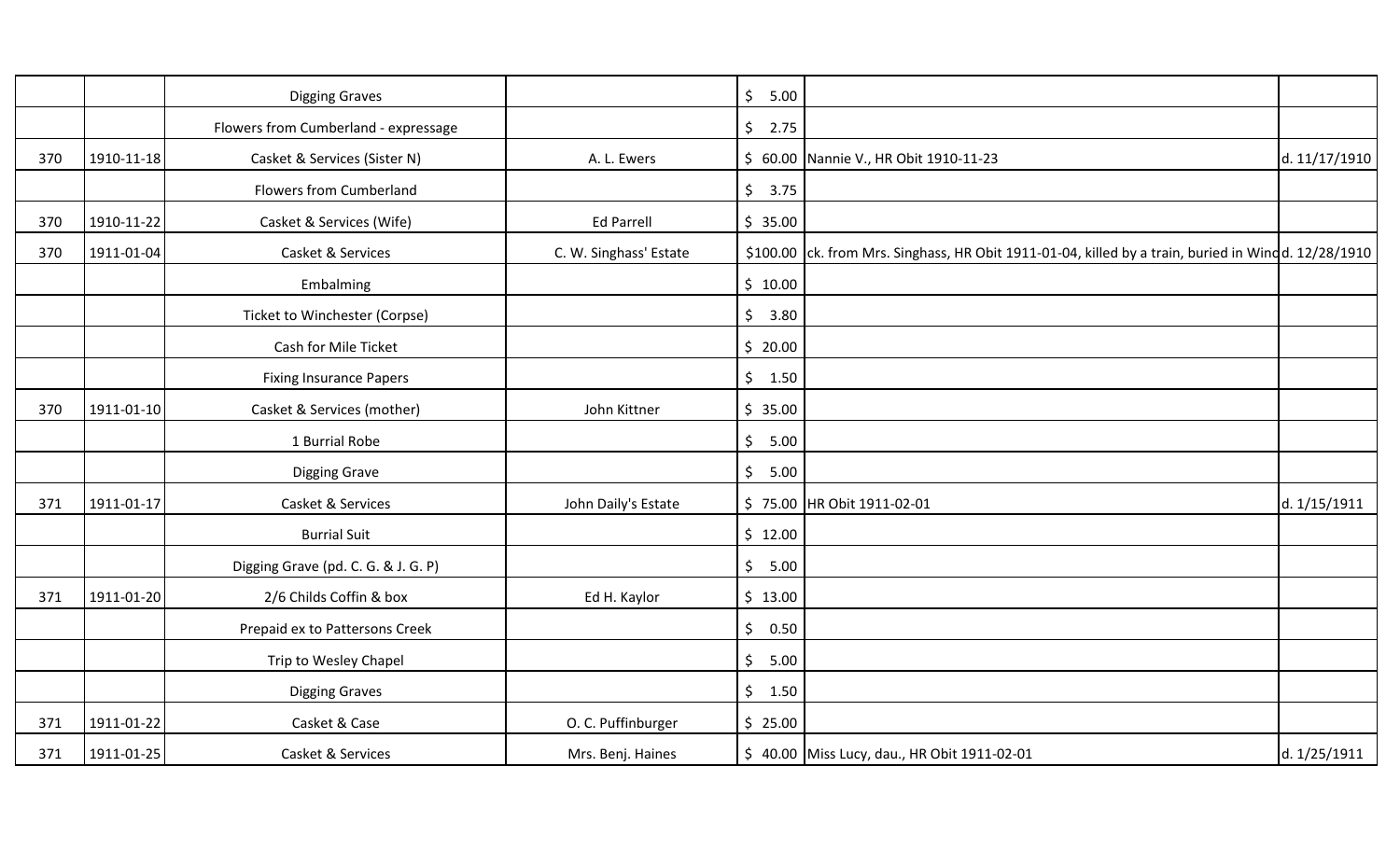| 371 | 1911-01-30 | Casket & Case for Jed Iser           | Hampshire Co.                  |                        | \$25.00 Partial Pymt J. S. Zimmerman & N. B. Guthrie, HR Obit 1911-02-01 | d. 1/29/1911  |
|-----|------------|--------------------------------------|--------------------------------|------------------------|--------------------------------------------------------------------------|---------------|
|     |            | Livery for same                      |                                | \$5.00                 |                                                                          |               |
| 371 | 1911-02-03 | Casket & Services                    | Mrs. Scott Crawford Estate     |                        | \$40.00 HR Obit 1911-02-08                                               | d. 2/1/1911   |
| 371 | 1911-02-17 | Casket & Services Son                | Joseph Ginnes (?)              | \$35.00                |                                                                          |               |
|     |            | Prepaid ex to Pattersons Creek       |                                | \$1.00                 |                                                                          |               |
| 404 | 1911-03-06 | 3/0 Coffin & case for Webster        | Jas H. Blue                    | \$10.00                |                                                                          |               |
| 404 | 1911-03-07 | 4/0 Coffin & case                    | Jas Henry Malone               | \$13.50                |                                                                          |               |
| 404 | 1911-03-20 | Casket, case & services              | Samuel Dowden Estate           |                        | \$ 50.00 HR mention of death 1911-03-22                                  | d. 3/17/1911  |
|     |            | <b>Black Burrial Suit</b>            |                                | \$10.00                |                                                                          |               |
| 404 | 1911-03-28 | Walnut Coffin for daughter           | Jef Brown (Romney, W. Va.)     |                        | \$45.00 Mrs. Edna Gray, HR mention of death 1911-03-29                   | d. 3/27/1911  |
| 404 | 1911-03-28 | Hearse Services for Mrs. F. P. Allen | Racy & Guthrie                 |                        | \$12.50 HR mention of death 1911-03-29                                   | d. 3/26/1911  |
| 404 | 1911-05-14 | Casket, embalming & Robe &c          | B. H. Ward                     | \$75.00                |                                                                          |               |
|     |            | Telegram to Rev. Edwards             |                                | \$0.55                 |                                                                          |               |
| 404 | 1911-05-14 | 2/0 Childs Coffin & case             | <b>Albert Lewis</b>            | 5.00<br>$\mathsf{S}^-$ |                                                                          |               |
| 404 | 1911-05-30 | 2/3 Childs Coffin & Case             | Mr. Miller                     | \$6.00                 |                                                                          |               |
| 404 | 1911-07-01 | Casket & Services                    | Mrs. Bell Shearwood Est        |                        | \$40.00 ck. E. A. McG, HR Obit 1911-07-05                                | d. $7/1/1911$ |
| 405 | 1911-07-18 | <b>Hearse Services</b>               | <b>Estate of Uriah Long</b>    |                        | $$12.00$ ck of H. B. Gilkson                                             |               |
| 405 | 1911-07-27 | Casket & Services                    | C. T. Hetrick                  | \$35.00                |                                                                          |               |
|     |            | <b>Embalming Body</b>                |                                | \$12.50                |                                                                          |               |
| 405 | 1911-08-08 | Casket & Service                     | J. C. Dehaven Estate           | \$60.00                |                                                                          |               |
| 405 | 1911-08-17 | Casket & Service                     | Estate of Miss Elizabeth Daily |                        | \$ 50.00 HR Obit 1911-08-16                                              | d. 8/10/1911  |
|     |            | Digging Grave                        |                                | \$5.00                 |                                                                          |               |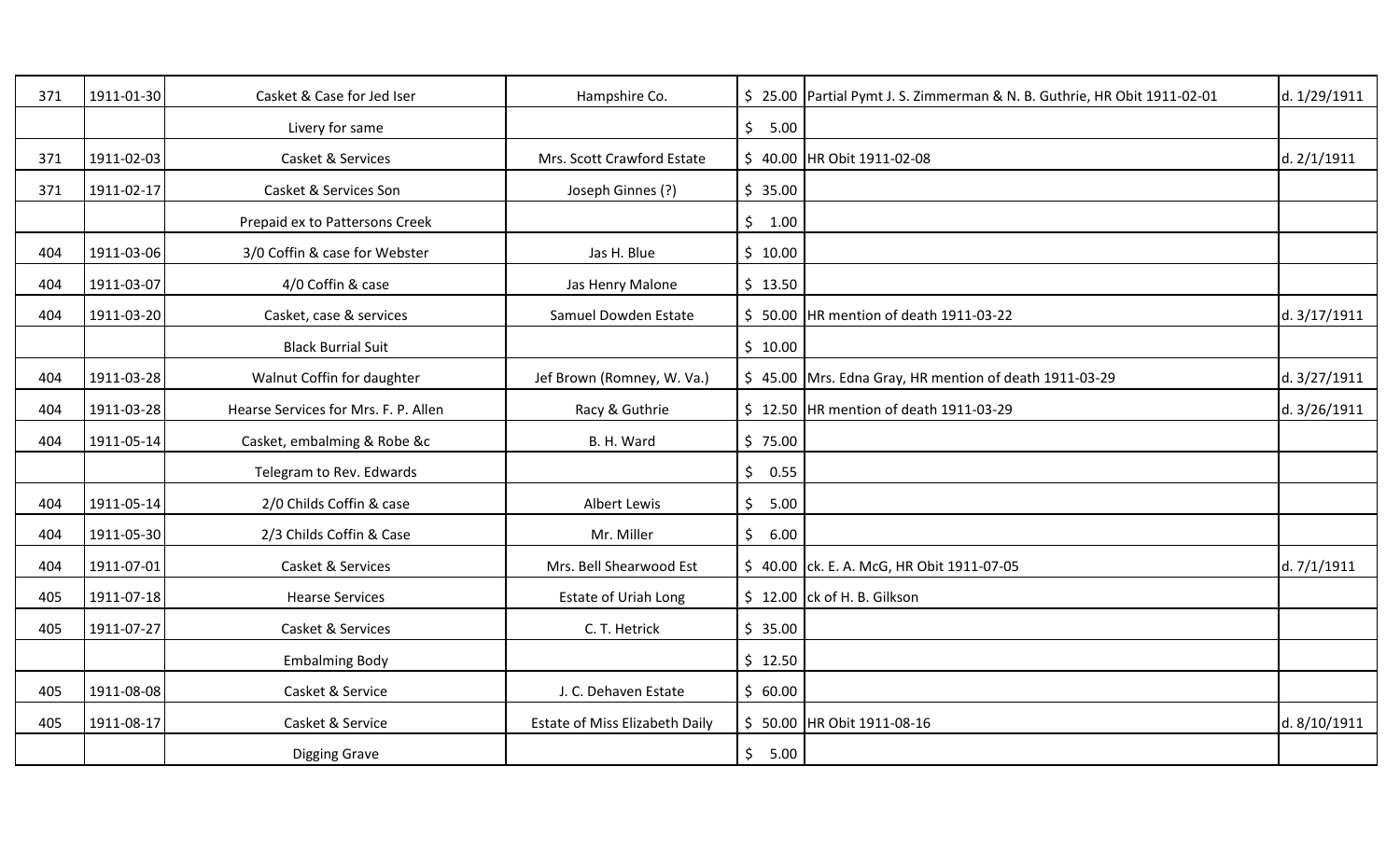|     |            | Cash                                           |                               | $\zeta$<br>5.00       |                                                                        |              |
|-----|------------|------------------------------------------------|-------------------------------|-----------------------|------------------------------------------------------------------------|--------------|
|     |            | Witnessing Will                                |                               | $\frac{1}{2}$<br>1.90 |                                                                        |              |
| 405 | 1911-08-14 | 3/0 Childs Coffin & case                       | Andy Thomas                   | \$11.00               |                                                                        |              |
| 405 | 1911-08-17 | Casket & Services Ethel                        | H. Sol Simpson                |                       | \$ 40.00 J. W. Adams pd., HR Obit 1911-08-23, buried Springfield Hill  | d. 8/17/1911 |
|     |            | <b>Embalming Body</b>                          |                               | \$12.00               |                                                                        |              |
|     |            | <b>Digging Grave</b>                           |                               | \$5.00                |                                                                        |              |
|     |            | Check on 8-30                                  |                               | \$57.50               |                                                                        |              |
| 405 | 1911-09-08 | Coffin & Services for child                    | Mrs. Bell Shearwood Est       | \$<br>8.00            |                                                                        |              |
| 405 | 1911-09-22 | Casket & Services                              | John D. Pownell's Estate      |                       | \$45.00 partial pymt ck of Brady, HR Obit 1911-09-27                   | d. 9/22/1911 |
|     |            | <b>Burrial Suit</b>                            |                               | \$10.00               |                                                                        |              |
|     |            | <b>Embalming Body</b>                          |                               | \$10.00               |                                                                        |              |
| 406 | 1911-10-05 | <b>Hearse Service</b>                          | <b>Estate of Don Cheshire</b> |                       | \$10.00 HR Obit 1911-10-11, died in a railroad wreck in Johnstown, PA  | d. 10/2/1911 |
|     |            | <b>Digging Grave</b>                           |                               | \$5.00                |                                                                        |              |
| 406 | 1911-10-16 | <b>Casket Metallic Lined</b>                   | E. B. Druen Estate            |                       | \$150.00 HR Obit 1911-10-25, drowned                                   | d. 10/8/1911 |
|     |            | <b>Embalming &amp; Shipping Body</b>           |                               | \$20.00               |                                                                        |              |
| 406 | 1911-10-18 | White Plush Casket for Sallie & preparing body | Mrs. Edith Shannon            |                       | \$ 50.00 HR Obit 1911-10-25, drowned                                   | d. 10/8/1911 |
| 406 | 1911-11-23 | 2/3 White coffin & case                        | Henry Malone                  | \$7.00                |                                                                        |              |
| 406 | 1911-11-27 | Casket & Case (father)                         | <b>Brown Bias</b>             | \$25.00               |                                                                        |              |
|     |            | <b>Burrial Robe</b>                            |                               | \$5.00                |                                                                        |              |
| 406 | 1911-12-11 | Casket, case & services                        | Col. John Johnsons Sons       |                       | \$ 50.00 partial pymt Ike, Eph, Frank, Gylnn, John, Jim, HR 1911-12-13 | d. 12/9/1911 |
|     |            | <b>Black Burrial Robe</b>                      |                               | \$5.00                |                                                                        |              |
| 406 | 1911-12-13 | Casket & Services                              | Mrs. Carline Hamer Est        |                       | $$65.00$ ck by W. D. H.                                                |              |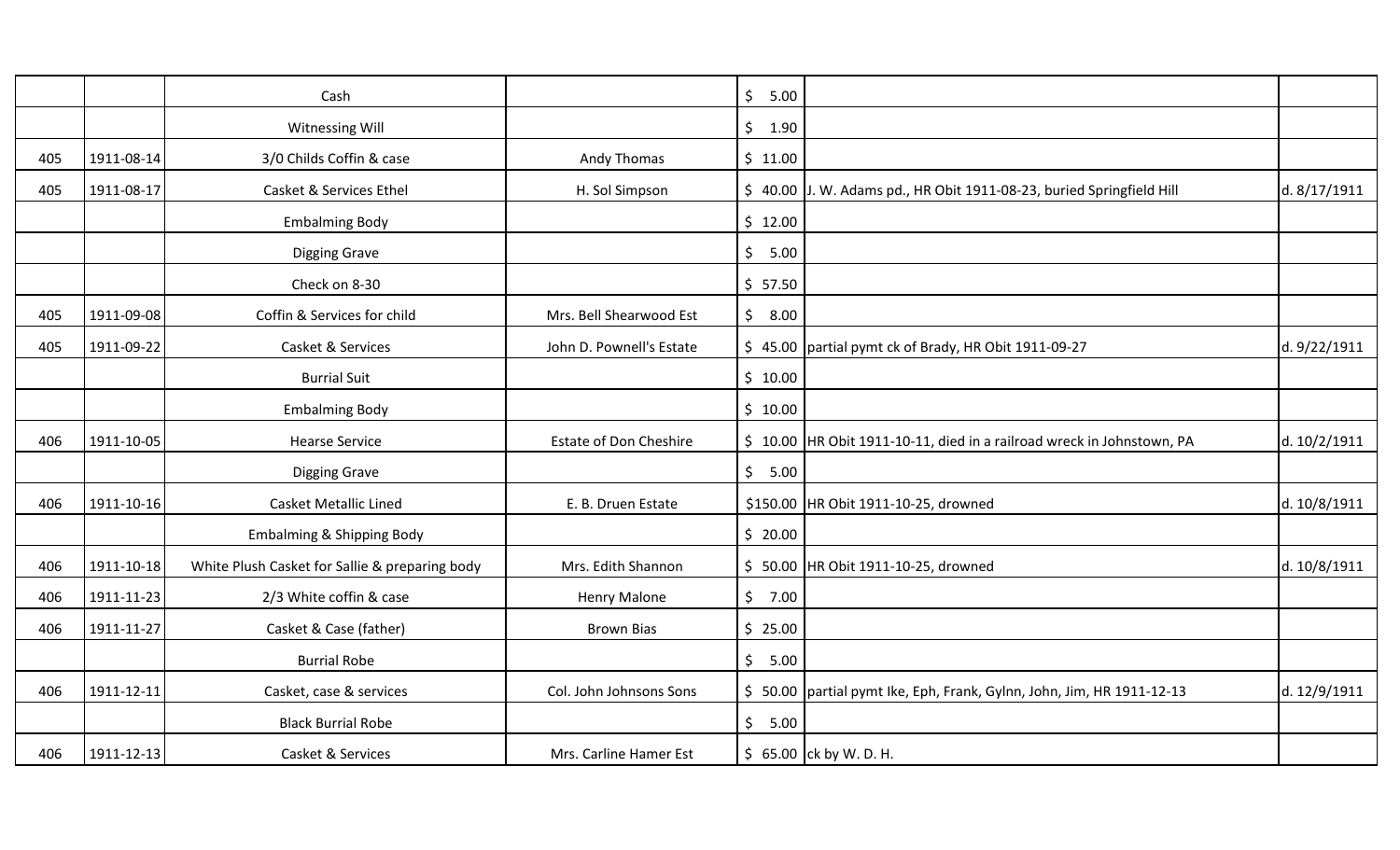|     |                  | <b>Burrial Robe</b>                                                                                                                        |                         | \$10.00         |                                                                                |               |
|-----|------------------|--------------------------------------------------------------------------------------------------------------------------------------------|-------------------------|-----------------|--------------------------------------------------------------------------------|---------------|
| 406 | 1911-12-02       | Childs Casket & Case                                                                                                                       | Frank Brown             | \$              | 8.00 HR mention of death of son 1911-12-06                                     |               |
| 420 | $1911 - 11 - 14$ | Digging Heath Child Grave                                                                                                                  | Racey & Guthrie         | $\zeta$<br>3.50 |                                                                                |               |
| 420 | 1911-11-14       | Digging Crites Child Grave                                                                                                                 | Racey & Guthrie         | $\zeta$<br>3.50 |                                                                                |               |
| 420 | 1912-02-26       | Services for burrying Miss Stump                                                                                                           | Racey & Guthrie         | \$              | 5.00 Majorie, HR Obit 1912-02-28                                               | d. 2/25/1912  |
| 420 | 1913-10-16       | Services &c Mrs. G. W. Parsons funeral                                                                                                     | Racey & Guthrie         | \$              | 5.00 Avery, HR Obit 1913-10-22                                                 | d. 10/14/1913 |
| 420 | 1917-12          | Services burrying W. J. Riley                                                                                                              | Racey & Guthrie         | \$12.00         |                                                                                |               |
| 420 | 1918-10-11       | Services for E. E. Parsons (Marshall funeral)                                                                                              | Racey & Guthrie         | \$              | 5.00 T. H. Marshall, HR Obit 1918-10-16                                        |               |
| 420 | 1918-03-25       | Hearse & Driver (Derr funeral)                                                                                                             | Racey & Guthrie         | \$10.00         |                                                                                |               |
|     |                  |                                                                                                                                            |                         |                 |                                                                                |               |
| 420 | 1919-10-01       | The \$7829.25 on opposite page represents my net<br>amount out of the Racy & Guthrie business and I sold<br>out to him on October 1, 1919. |                         |                 |                                                                                |               |
|     |                  |                                                                                                                                            |                         |                 |                                                                                |               |
| 430 | 1912-01-05       | 3/0 Childs Coffin &c                                                                                                                       | Ashby Didawick          |                 | $\frac{1}{2}$ 17.50 3 yr. old child, HR mentions death, 1912-01-10             | d. 1/3/1912   |
| 430 | 1912-01-08       | Casket & services (J. W. Poling)                                                                                                           | Jas. W. Crawford        |                 | \$ 62.50 HR Obit 1912-01-10                                                    | d. 1/5/1912   |
|     |                  | including Romney services                                                                                                                  |                         |                 |                                                                                |               |
| 430 | 1912-02-02       | Casket & services for wife                                                                                                                 | J. Thomas Saville       |                 | \$ 60.00 Ethel G. HR Obit 1913-02-28                                           |               |
|     |                  | <b>Flowers from Cumberland</b>                                                                                                             |                         | \$<br>3.80      |                                                                                |               |
| 430 | 1912-02-20       | Casket & Services                                                                                                                          | C. M. Milleson's Estate |                 | \$ 65.00 Pd in part with hay, chickens, & eggs, HR mention of death 1912-02-21 | 2/21/1912     |
|     |                  | <b>Burrial Robe</b>                                                                                                                        |                         | \$10.00         |                                                                                |               |
|     |                  | Embalming                                                                                                                                  |                         | \$12.50         |                                                                                |               |
|     |                  | <b>Flowers from Cumberld</b>                                                                                                               |                         | \$<br>4.00      |                                                                                |               |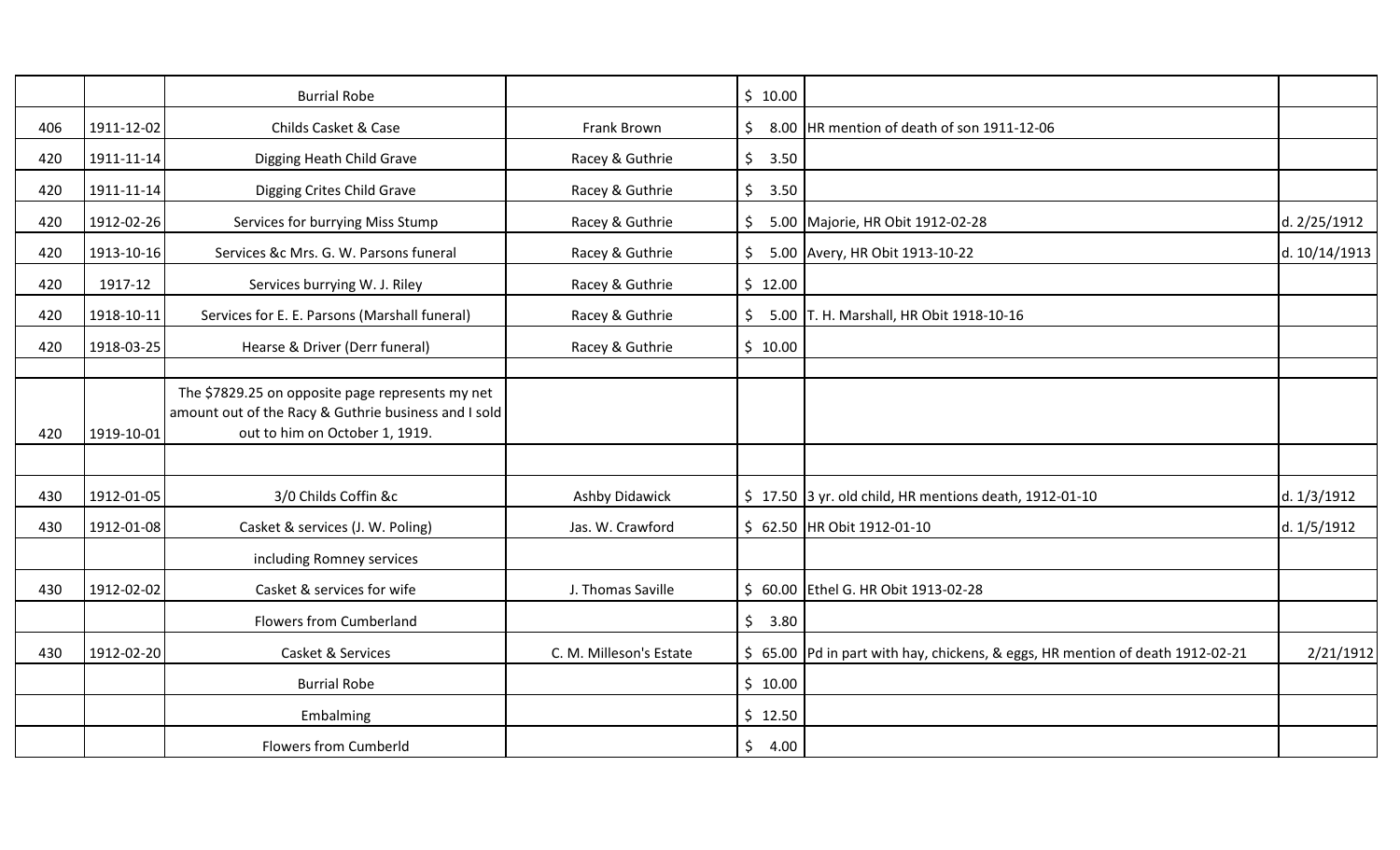|     |            | Express on Flowers (.30) & Telephone (.10) |                          | $\zeta$<br>0.40 |                                                                        |               |
|-----|------------|--------------------------------------------|--------------------------|-----------------|------------------------------------------------------------------------|---------------|
| 430 | 1912-03-15 | 2/6 Childs Coffin & case (Frank Speaks)    | J. E. Long               | $\zeta$<br>9.00 |                                                                        |               |
| 430 | 1912-03-26 | Hearse Services from Greenspring to        |                          |                 |                                                                        |               |
|     |            | Romney & burrial at R                      | B. L. & W. M. Sisler     | \$20.00         |                                                                        |               |
|     |            | 2 carriages at Romney                      |                          | \$<br>5.00      |                                                                        |               |
|     |            | Grave & Extra box                          |                          | \$<br>8.25      |                                                                        |               |
| 430 | 1912-03-27 | Casket & services for wife                 | John Broom               |                 | $$50.00$ pd in part by P. B. Long                                      |               |
| 431 | 1912-04-11 | Casket & services for wife                 | Geo Milleson             |                 | \$ 60.00 HR Obit 1912-04-24                                            | d. 1912-14-09 |
| 431 | 1912-04-25 | 2/0 Childs Coffin & case                   | Harry Long               | \$7.00          |                                                                        |               |
| 431 | 1912-05-16 | Gray casket & service                      | Will Baker               | \$50.00         |                                                                        |               |
| 431 | 1912-08-25 | Casket & Services                          | Italian (at Greenspring) | \$32.50         |                                                                        |               |
| 431 | 1913-01-07 | <b>Casket Robe &amp; Services</b>          | W. M. Ansell             |                 | \$100.00 Judgment, for Garrett Monroe HR Obit 1913-01-08               | d. 1/5/1913   |
| 431 | 1913-01-11 | Casket & Services                          | O. B. Kenney             |                 | \$40.00 HR Obit 1913-01-15                                             | d. 1/11/1913  |
| 431 | 1913-01-13 | 12/0 Coffin & case                         | W. L. Grace              | $\zeta$<br>6.00 |                                                                        |               |
| 431 | 1913-02-22 | <b>Hearse Services</b>                     | Hamp Cheshire Est        |                 | \$ 10.00 HR Obit 1913-02-19                                            | d. 2/12/1913  |
|     |            | Grave & Extra box                          |                          | \$5.00          |                                                                        |               |
| 431 | 1913-04-23 | Casket & Services                          | D. R. Hiatt              |                 | $$60.00$ Pd \$30 part of a cow                                         |               |
| 448 | 1913-04-23 | Coffin & Service                           | J. H. Iser               | \$20.00         |                                                                        |               |
| 448 | 1913-05-09 | Casket & Services                          | Estate of Mrs. A. Windle |                 | \$50.00 ck from J. S. Kuykendall, Agt., HR mention of death 1913-05-28 | d. 5/14/1913  |
| 448 | 1913-05-23 | Casket & Services                          | Estate of Mrs. Bert Hass |                 | \$50.00 HR mention of death 1913-05-28                                 | d. 5/22/1913  |
| 448 | 1913-07-06 | Casket & Services                          | Carrie B. Fralix         |                 | \$ 30.00 for Mrs. Joe Simmons HR mention of death 1913-07-09           | d. 7/6/1913   |
|     |            | Digging Grave R. L. M???                   |                          | \$<br>5.00      |                                                                        |               |